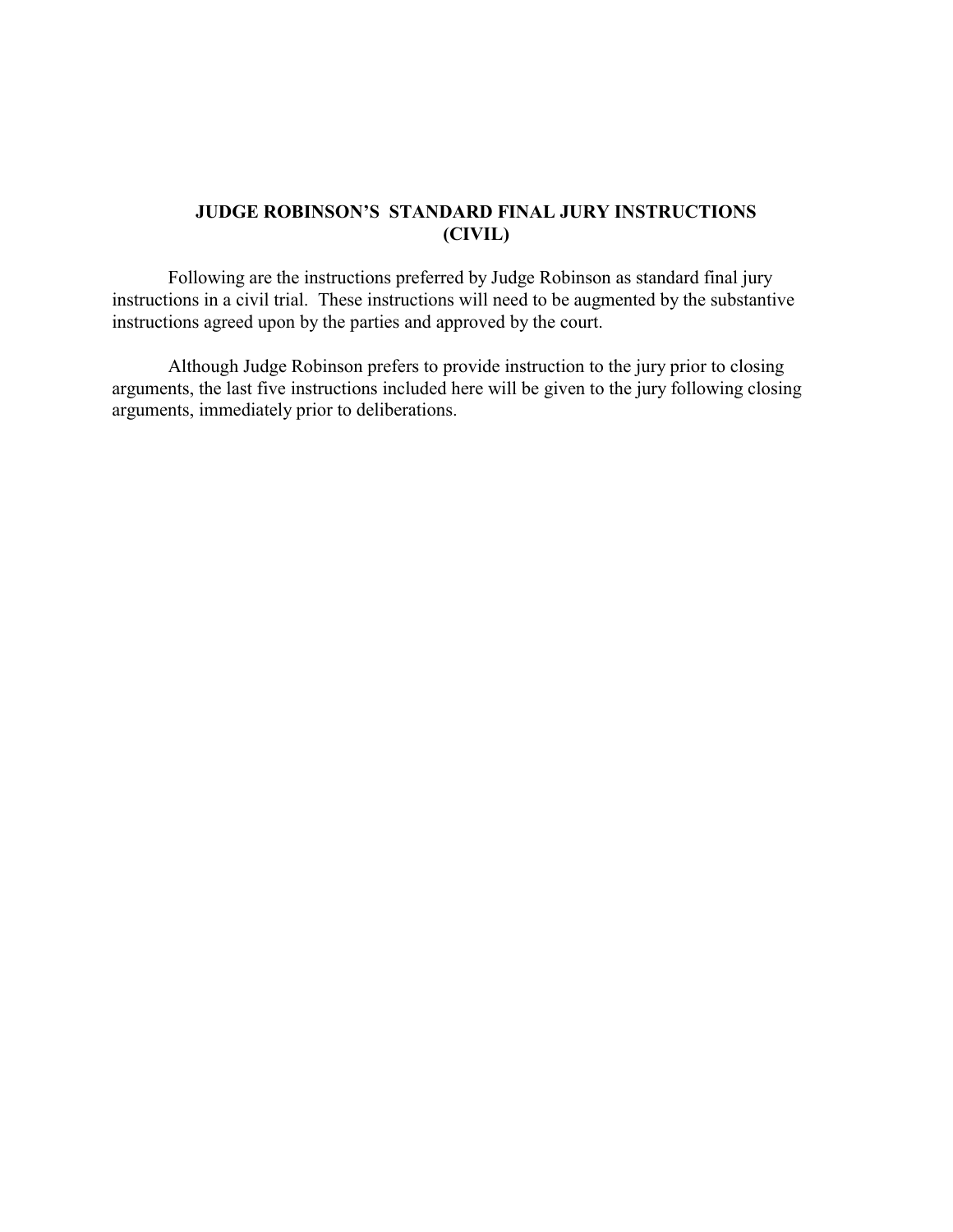## IN THE UNITED STATES DISTRICT COURT FOR THE DISTRICT OF KANSAS

 $\overline{\phantom{a}}$ ) Plaintiff,  $\overrightarrow{ }$ ) v. Case No. ) ) ) ) Defendant. ) )

## **JURY INSTRUCTIONS**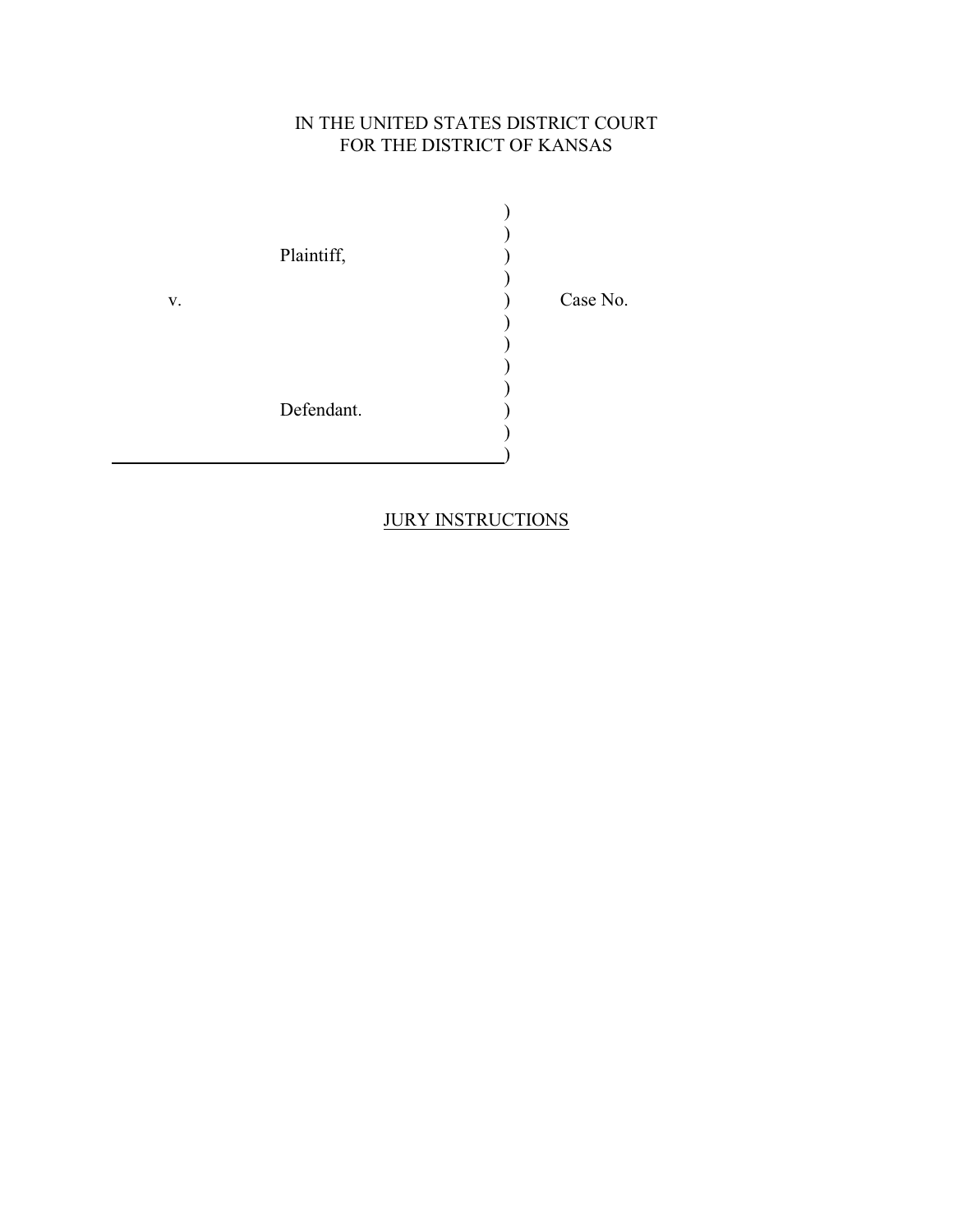### MEMBERS OF THE JURY:

The presentation of evidence is now complete. I gave you some general instructions and definitions at the outset of this case and I now give you final instructions. You may read along with me, or you may simply listen as I read these instructions. If you read along, stay with me. You will each be allowed to take your copy of the instructions to the jury room for further reference during your deliberations.

You must follow the law as set out in these instructions and apply that law to the facts you find from the evidence presented in this trial. No single instruction or smaller group of instructions states the law; you must consider all the instructions as a whole. You are not to question the wisdom of any of these instructions.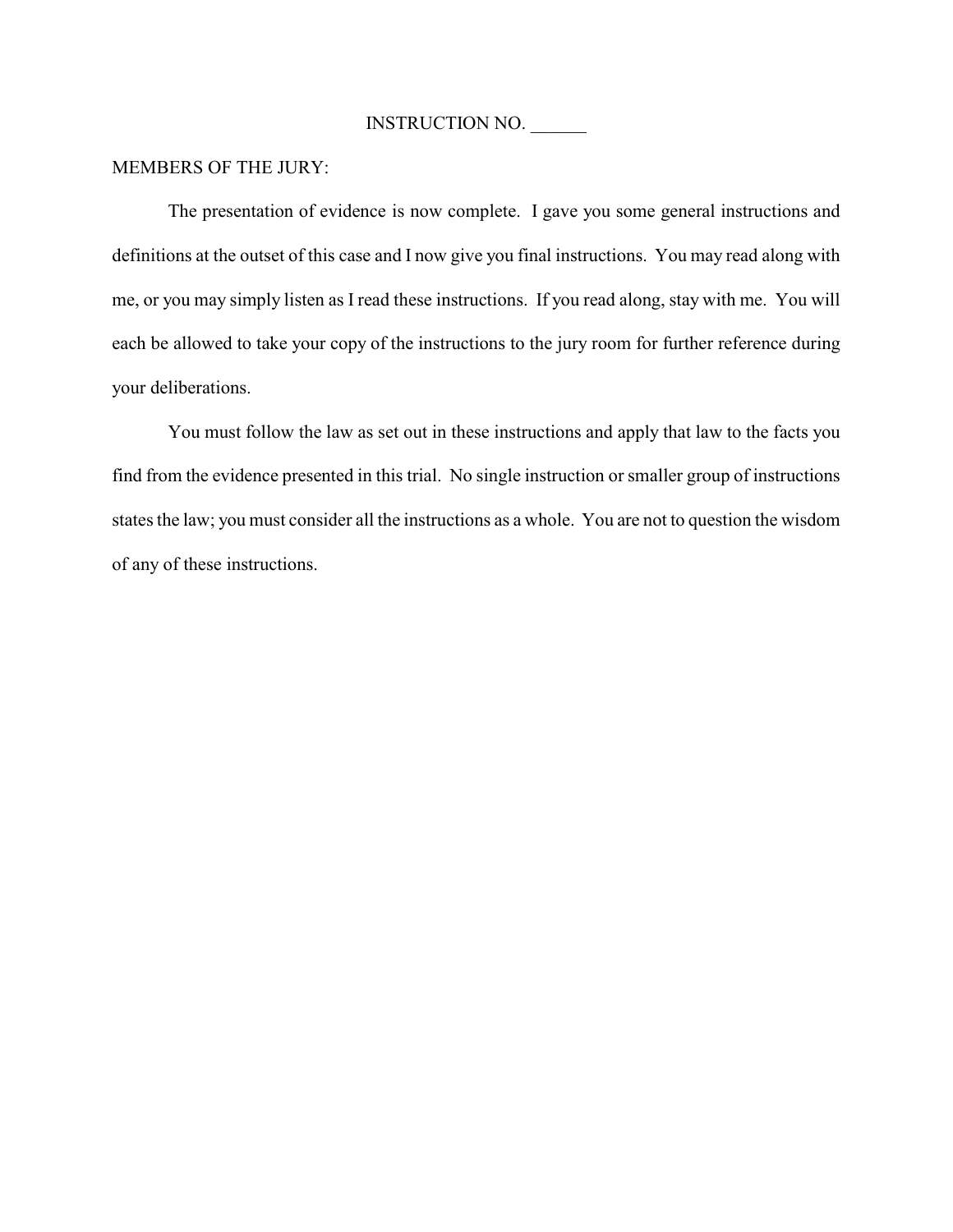You must weigh and consider this case without sympathy and without bias for or against any party. You must not be influenced by anything not within the issues of the case.

You must consider and decide this case as an action between persons of equal standing in the community. [The United States], [The State of Kansas] [A corporation] is entitled to the same fair trial as an individual.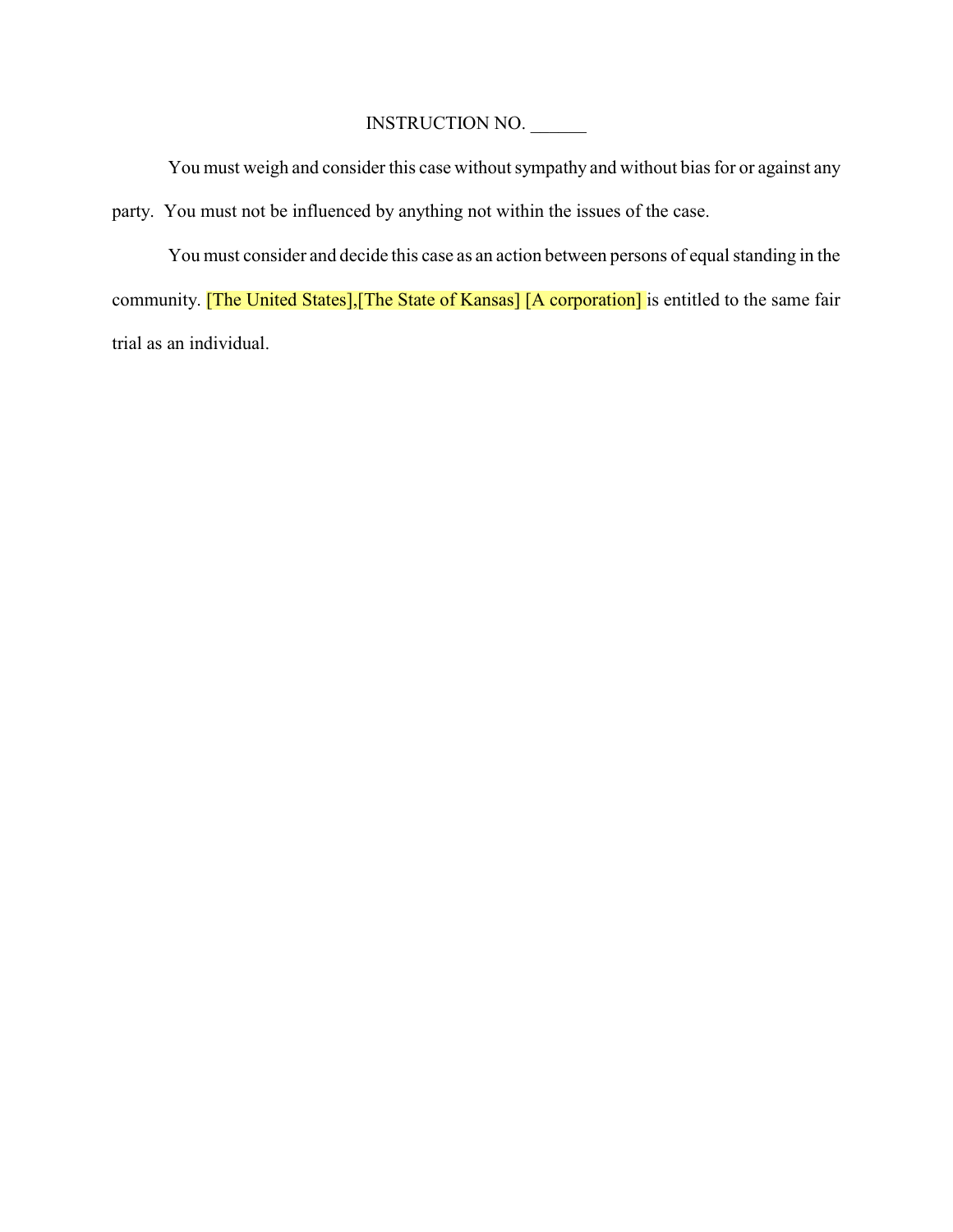The foregoing instruction sets forth the claims of the respective parties, as stated in the case, and these claims are not to be considered by you as any evidence in this case. The allegations of the respective parties must be established and proven by the evidence.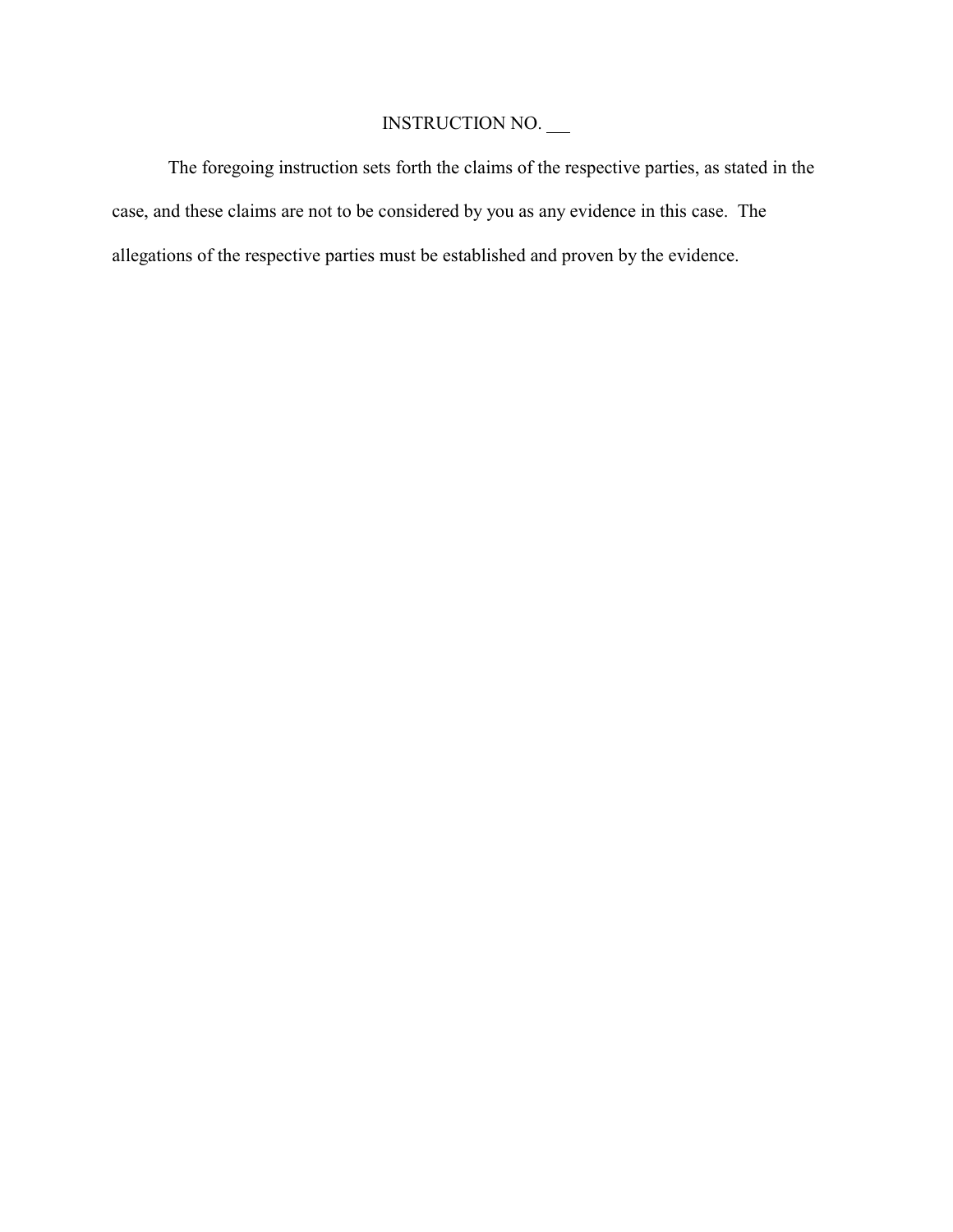[insert claim instruction—usually joint statement of case submitted by the parties]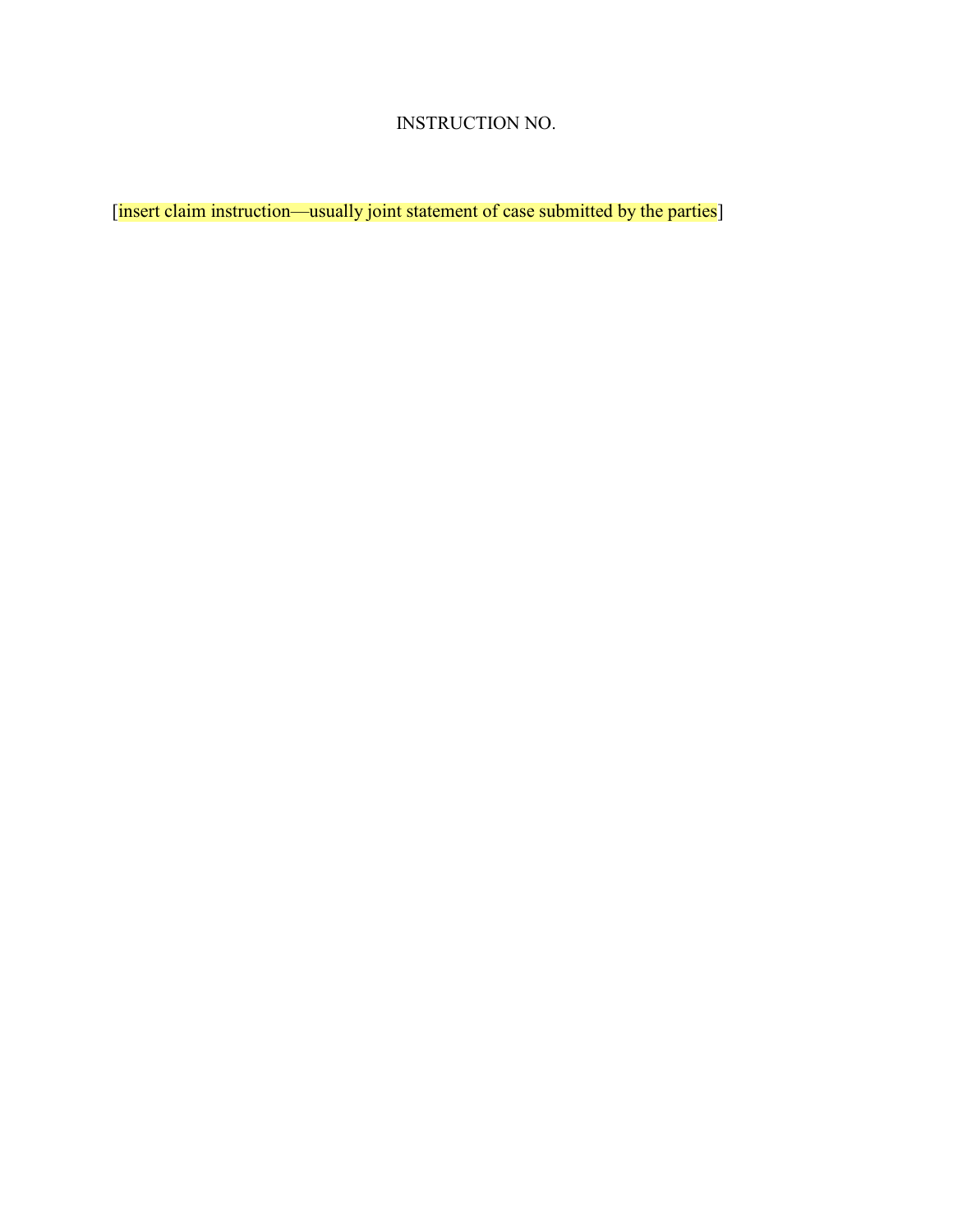# INSTRUCTION NO. [Optional]

Each defendant is alleged to be liable for certain claims at issue in this case. It is your duty to give separate consideration to the evidence as it pertains to each defendant. Your verdict with respect to each defendant must be unanimous.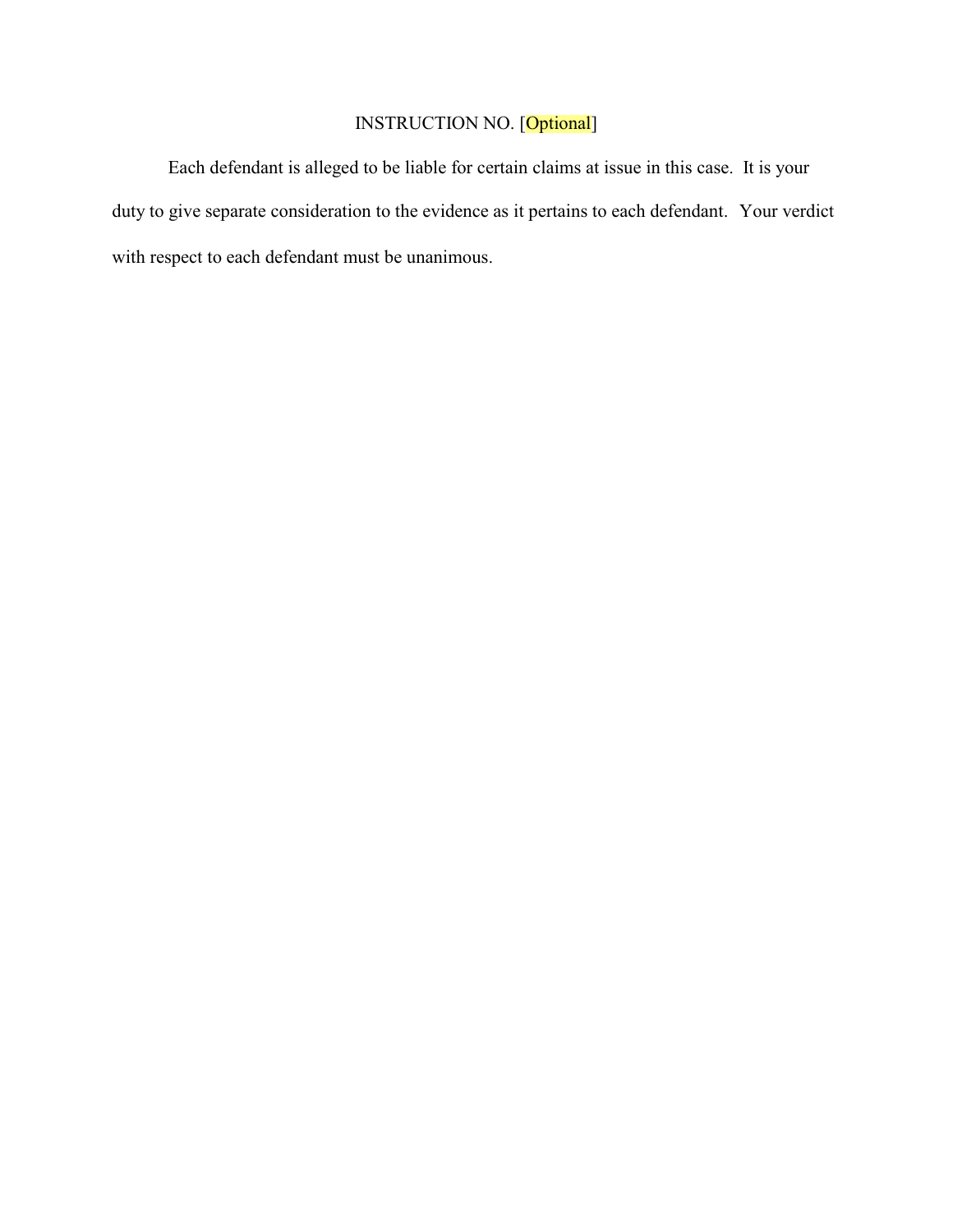The burden is on the plaintiff in a civil action, such as this, to prove every essential element of **his/her/its** claim by a preponderance of the evidence. If the proof should fail to establish any essential element of plaintiff's claim by a preponderance of the evidence in the case, the jury should find for the defendant as to that claim.

To "establish by a preponderance of the evidence" means to prove that something is more likely so than not so. In other words, a preponderance of the evidence in the case means such evidence as, when considered and compared with that opposed to it, has more convincing force, and produces in your minds belief that what is sought to be proved is more likely true than not true. This rule does not, of course, require proof to an absolute certainty, since proof to an absolute certainty is seldom possible in any case.

In determining whether any fact in issue has been proved by a preponderance of the evidence in the case, the jury may, unless otherwise instructed, consider the testimony of all witnesses, regardless of who may have called them, and all exhibits received in evidence, regardless of who may have produced them.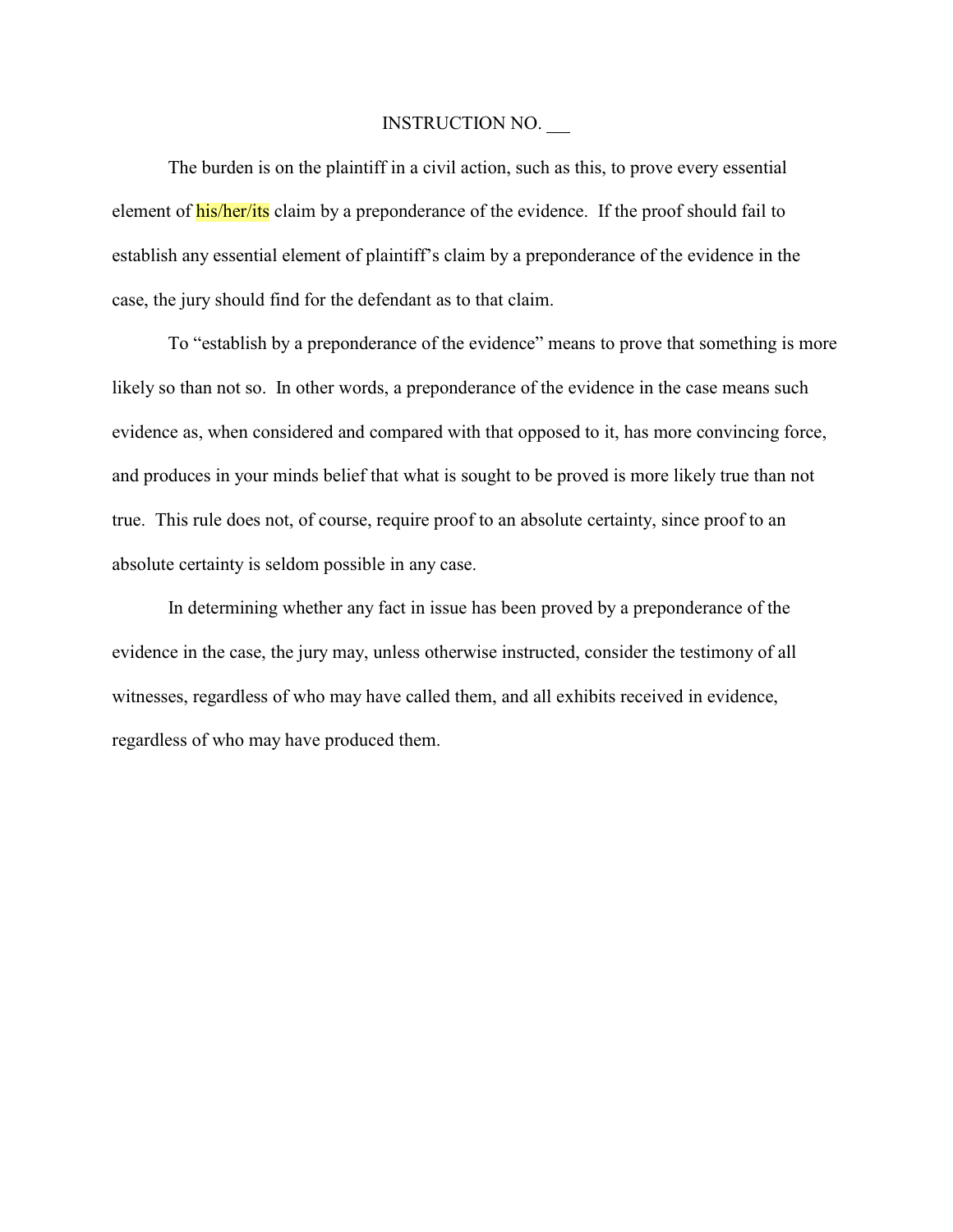[insert substantive claim instructions here]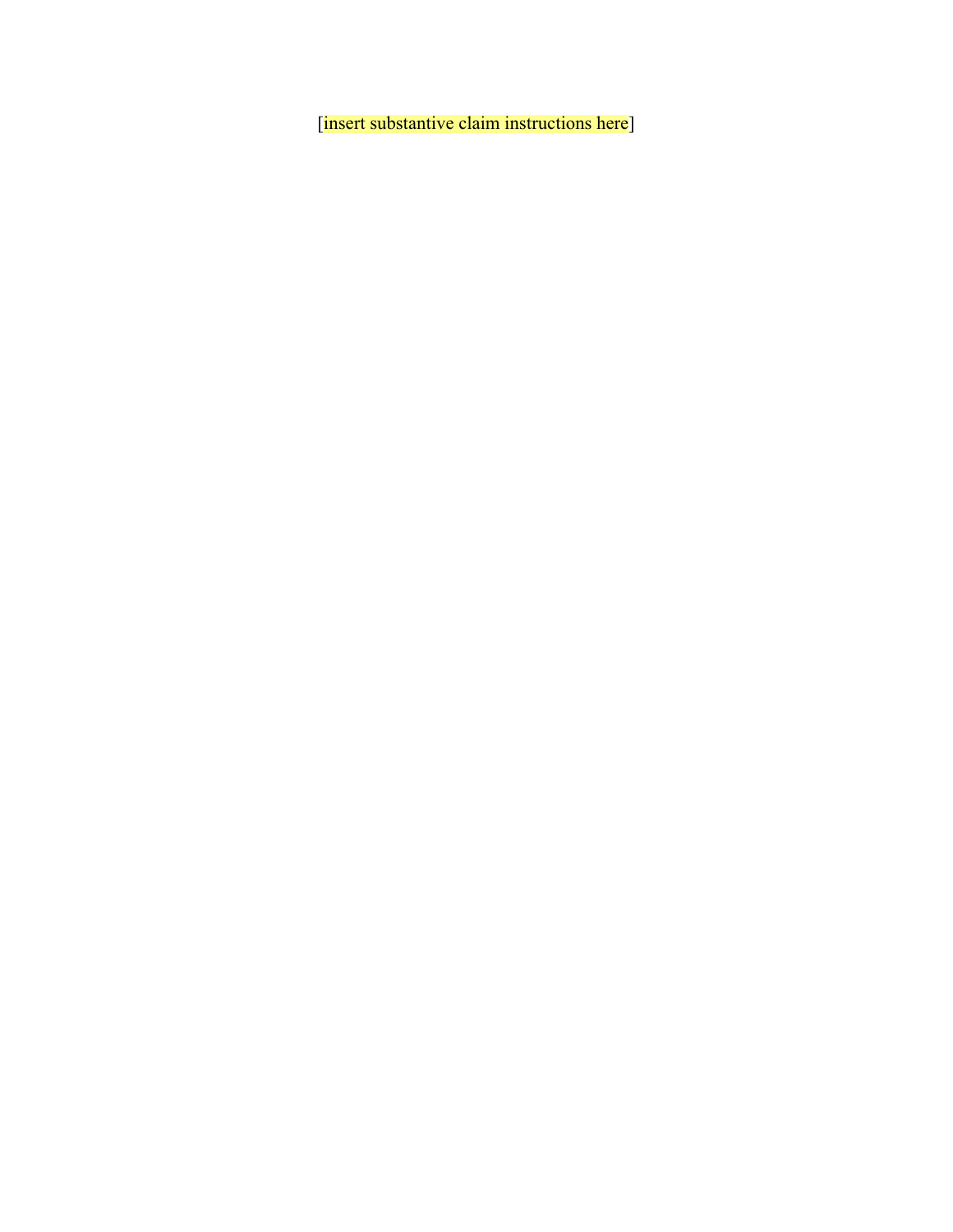### INSTRUCTION NO. \_\_\_[Optional]

During the trial, I informed you that the parties had agreed or stipulated to certain facts. That stipulation was then read to you. As I also indicated to you at that time, these instructions contain a written copy of those stipulations agreed upon by the parties. The parties stipulate that:

A stipulation simply means that both the parties accept these facts as true. There was no disagreement over these facts, so there was no need for evidence on either side of these facts. Since the parties have so agreed, you are to take these facts as true for the purposes of this case.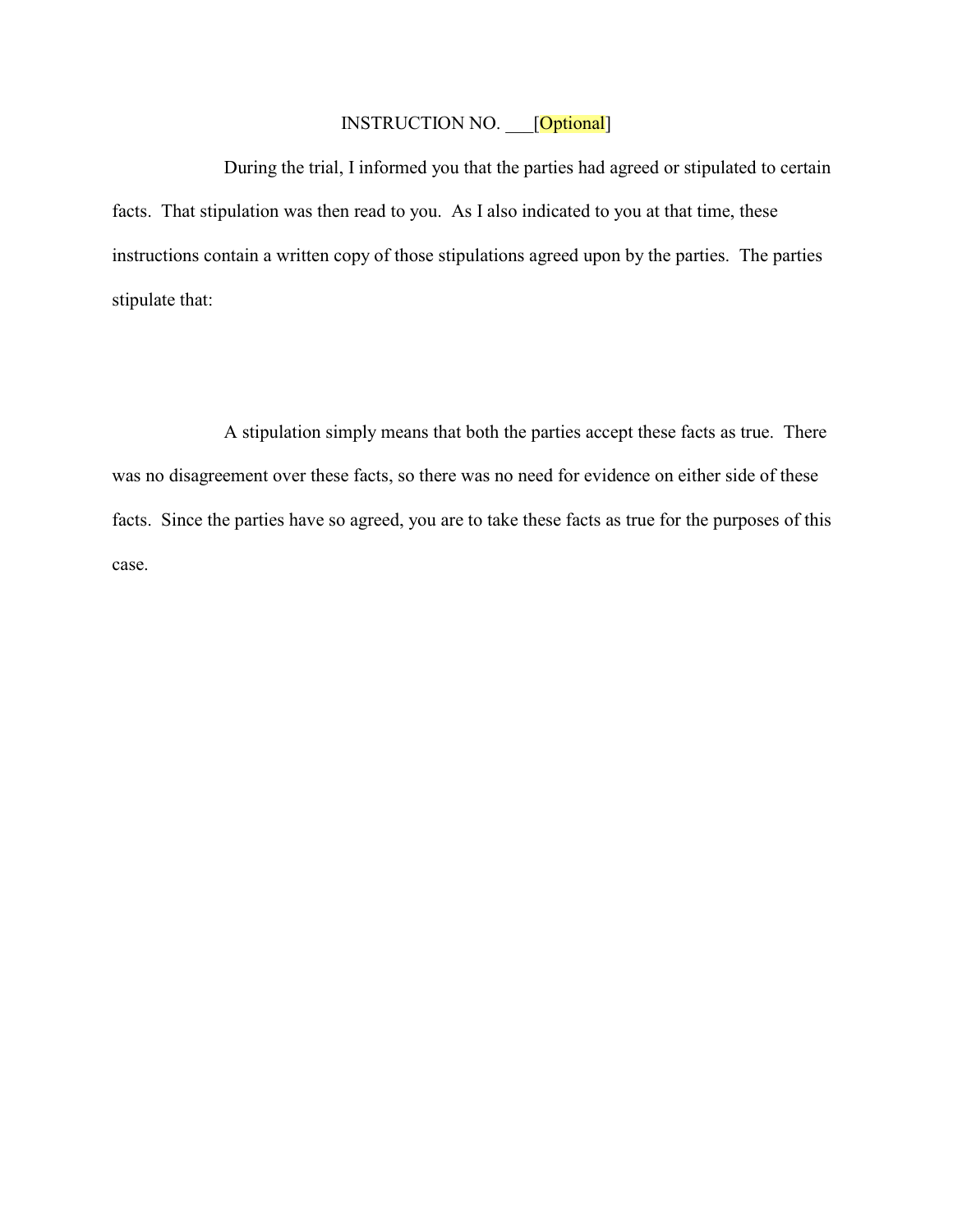### INSTRUCTION NO. [Optional, Judicial Notice Instruction]

Even though no evidence has been introduced about it, I have decided to accept as proved: [insert] I believe [insert] can be so accurately and readily determined from an accurate outside source that it/they cannot reasonably be disputed. You may therefore treat the fact of [insert] as proved even though no evidence was brought out on the point.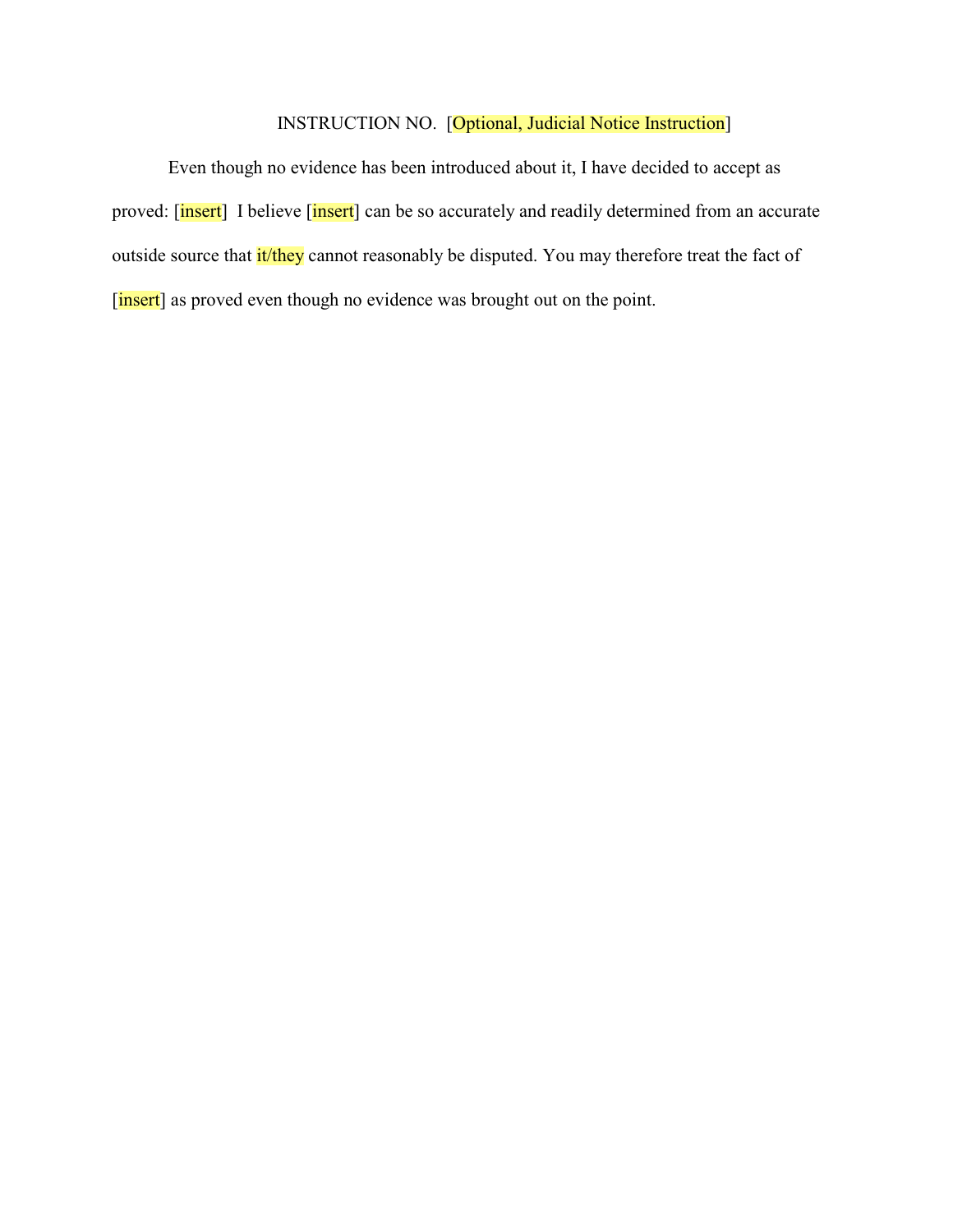You may consider as evidence the testimony of witnesses in person or by deposition, and the exhibits admitted into evidence, which you will have in the jury room during your deliberations.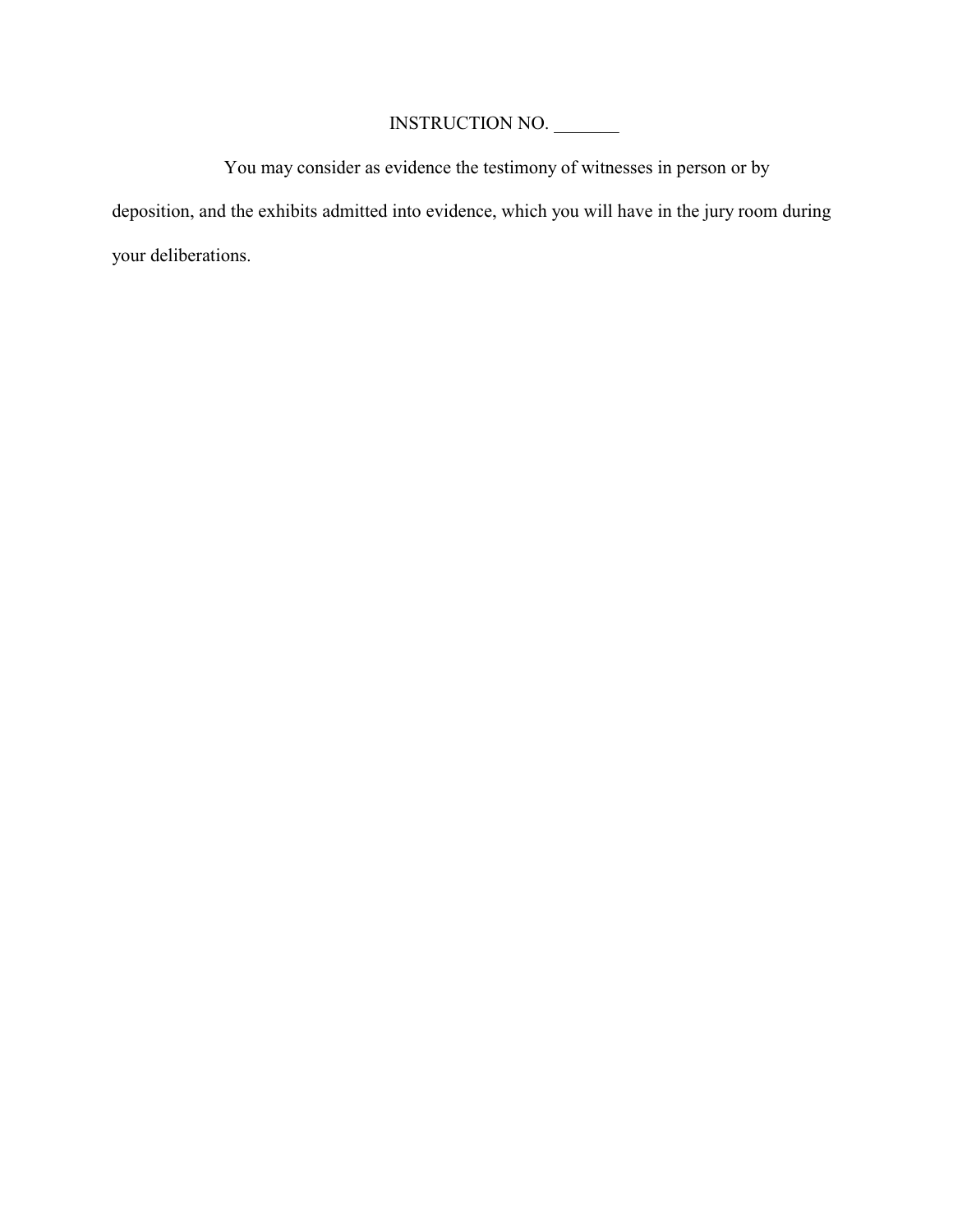### INSTRUCTION NO. [Optional]

The rules of evidence provide that if scientific, technical, or other specialized knowledge might assist the jury in understanding the evidence or in determining a fact in issue, a witness qualified as an expert by knowledge, skill, experience, training, or education, may testify and state his or her opinion concerning such matters.

You should consider each expert opinion received in evidence in this case and give it such weight as you may think it deserves. If you should decide that the opinion of an expert witness is not based upon sufficient education and experience, or if you should conclude that the reasons given in support of the opinion are not sound, or that the opinion is outweighed by other evidence, then you may disregard the opinion entirely.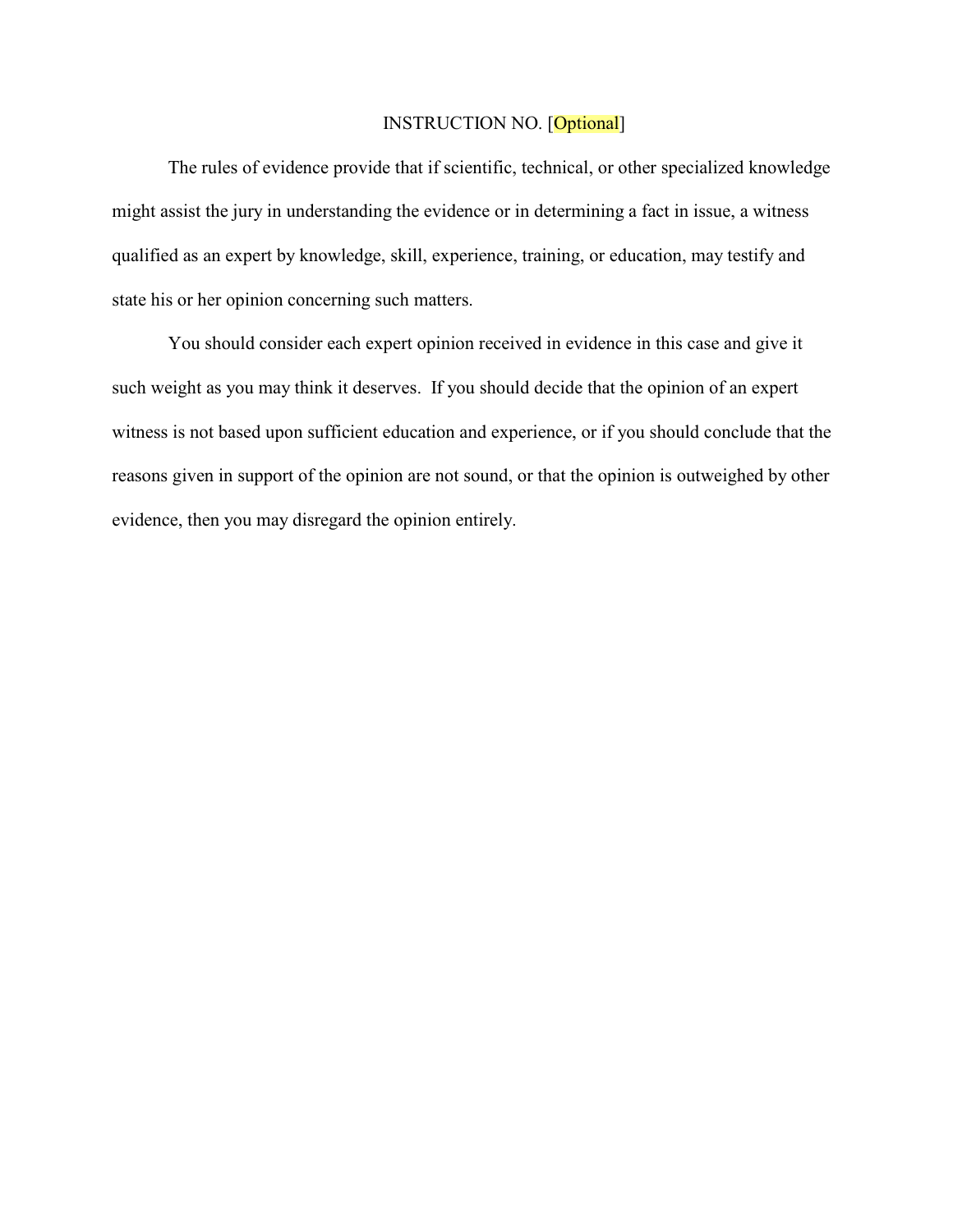The parties may prove any fact through either direct or circumstantial evidence. Direct evidence is direct proof of a fact, such as testimony of an eyewitness. Circumstantial evidence is indirect evidence, that is, proof of a chain of facts from which you could find that another fact exists, even though not proved directly.

In deciding if a fact has been proved by circumstantial evidence, you will consider all the evidence in the light of reason, common sense, and experience.

You may give the same weight to circumstantial evidence as you give to direct evidence.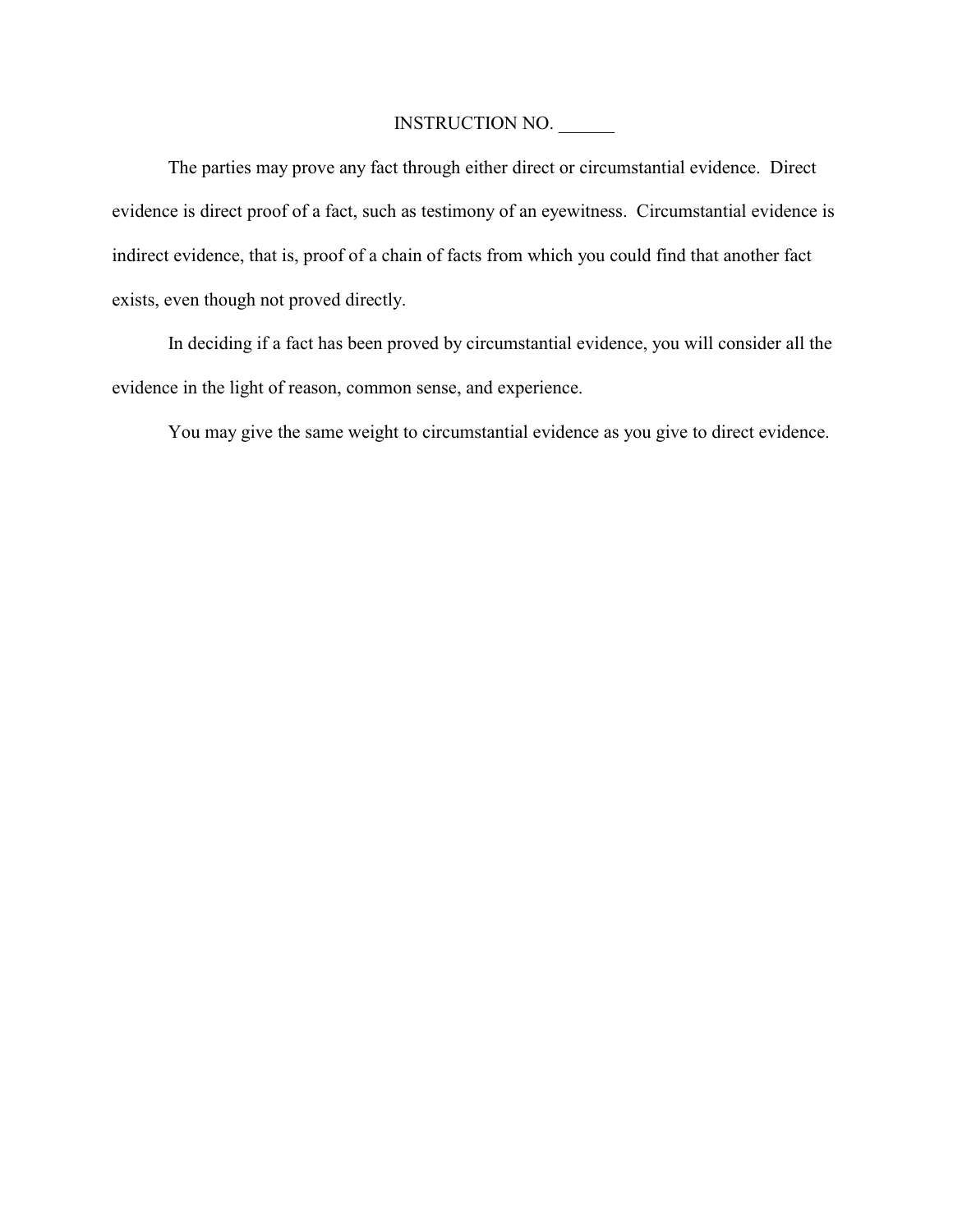You are permitted to draw reasonable inferences from the testimony and exhibits you feel are justified in the light of common experience. In other words, you may make deductions and reach conclusions which reason and common sense lead you to draw from the facts established by the testimony and evidence in the case.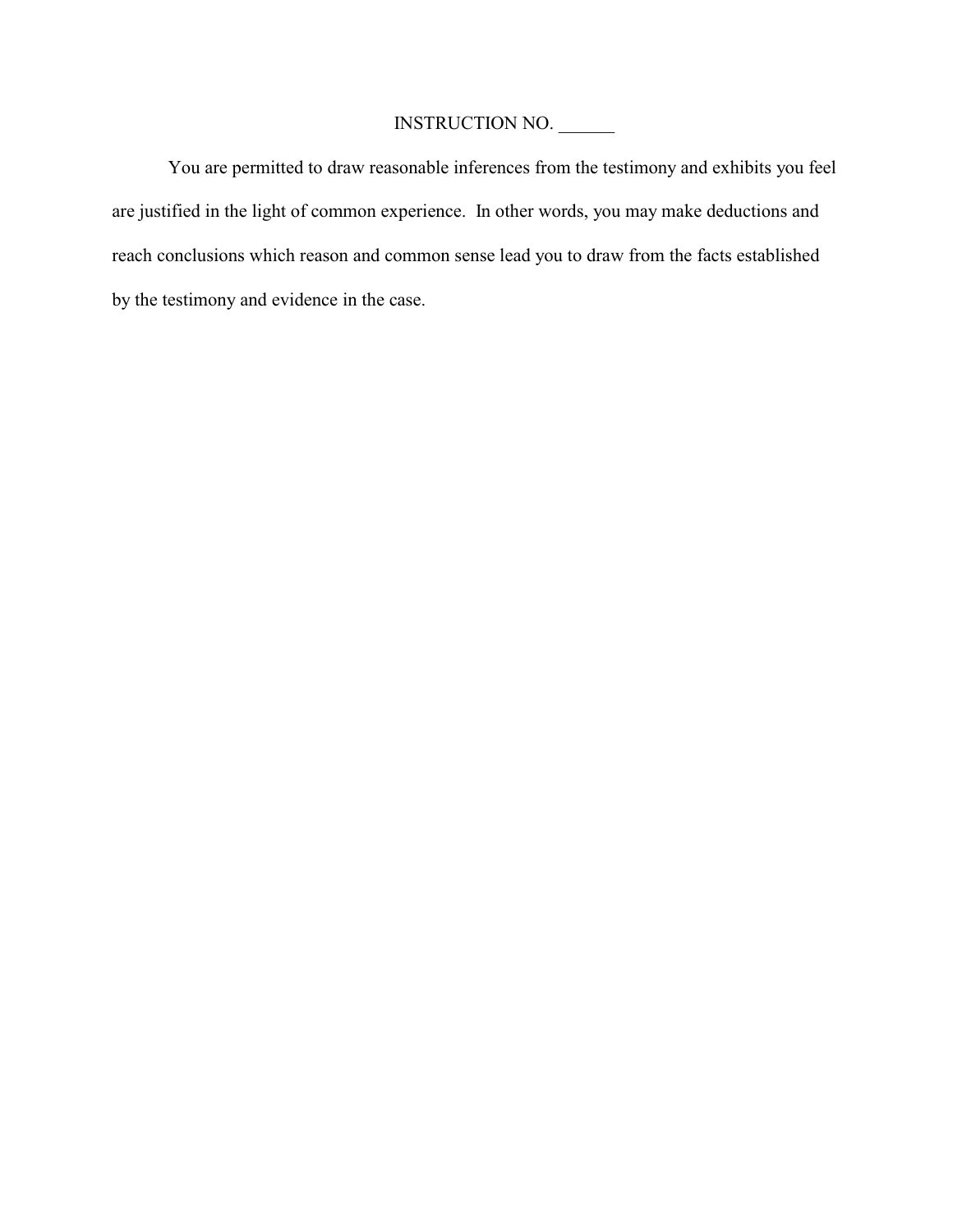You must consider all the evidence, but you need not accept all evidence as true or accurate.

You will determine the weight and credit to be given the testimony of each witness. You may use common sense, common knowledge and experience in weighing that testimony.

The number of witnesses who testify about a matter may or may not determine the weight of the evidence. The testimony of a fewer number of witnesses concerning any fact may be more credible than the testimony of more witnesses to the contrary.

Similarly, you will determine the weight and credit to be given to each exhibit.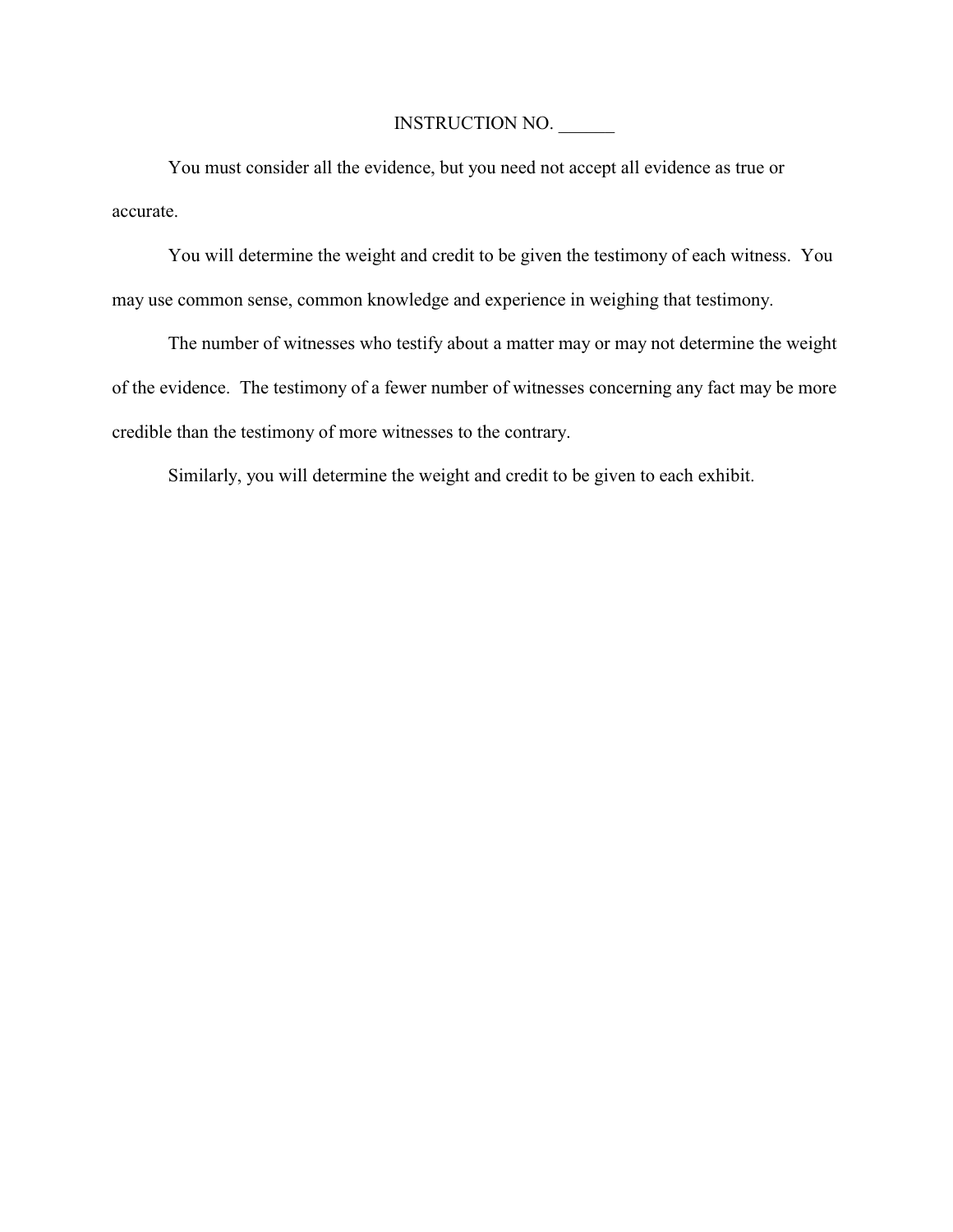You are the sole judges of the credibility or "believability" of each witness and the weight to be given to his or her testimony. In weighing the testimony of a witness you should consider the witness's relationship to the plaintiff or to the defendant; any interest the witness may have in the outcome of the case; the witness's manner while testifying; the opportunity and ability to observe or acquire knowledge concerning the facts about which the witness testified; the witness's candor, fairness and intelligence; and the extent to which the witness has been supported or contradicted by other credible evidence. You may, in short, accept or reject the testimony of any witness in whole or in part.

When weighing conflicting testimony you should consider whether the discrepancy has to do with a material fact or with an unimportant detail, and should keep in mind that innocent misrecollection—like failure of recollection—is not uncommon.

In addition, while you must consider only the evidence in the case, you are permitted to draw such reasonable inferences from the testimony and exhibits as you feel are justified in the light of common experience. In other words, you may make deductions and reach conclusions which reason and common sense lead you to draw from the facts which have been established by the testimony and evidence in the case.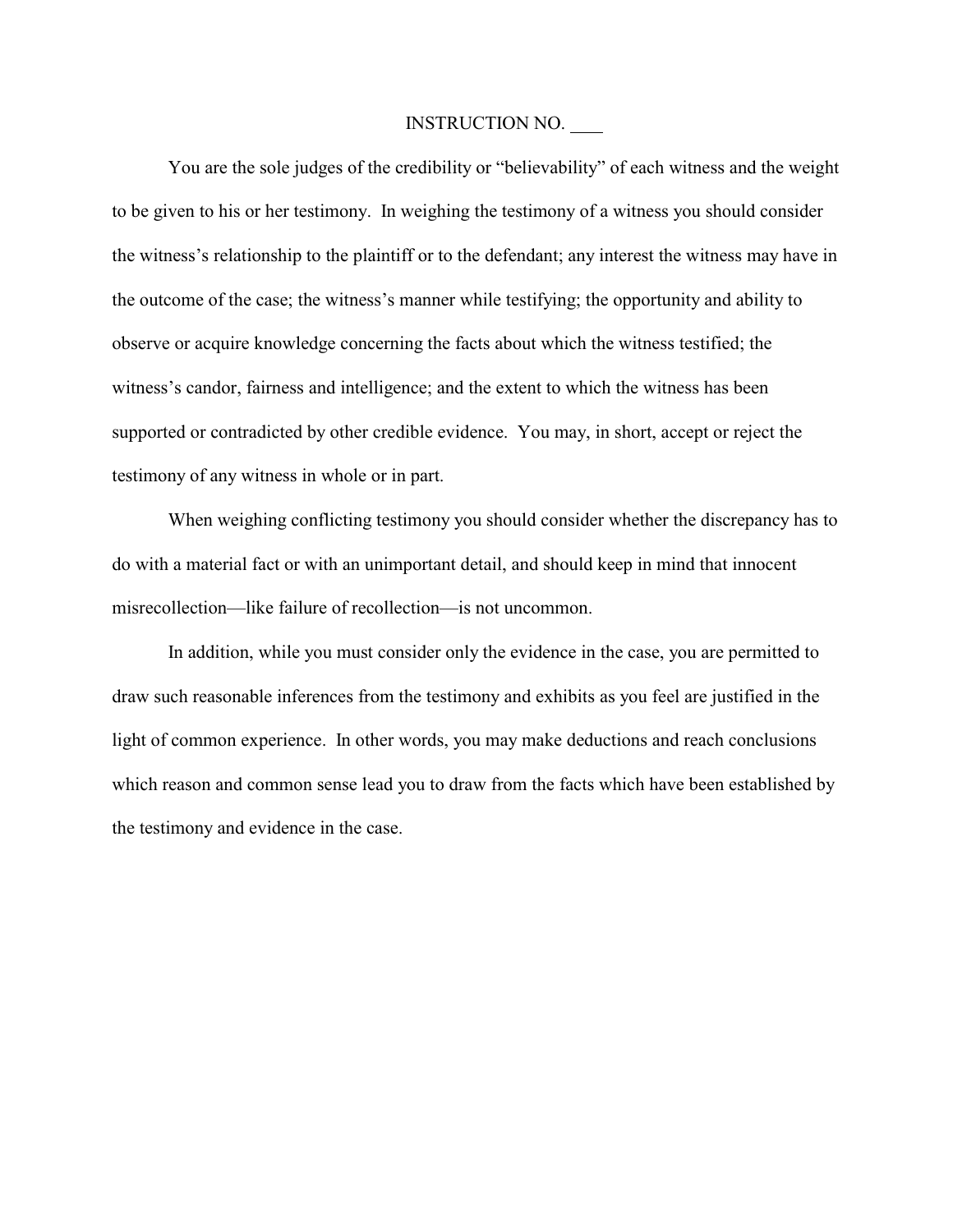A witness may be discredited or "impeached" by contradictory evidence, or by evidence that at some other time the witness has said or done something, or failed to say or do something, which is inconsistent with the witness's testimony at trial.

If you believe any witness has been so impeached, you may give the testimony of that witness such weight as you believe it deserves.

If a witness is shown to have deliberately testified falsely concerning any material matter, you have a right to distrust that witness's testimony. You may reject any part or all of that witness's testimony.

An act or omission is deliberate if done voluntarily and intentionally and not through mistake, accident, or other innocent reason.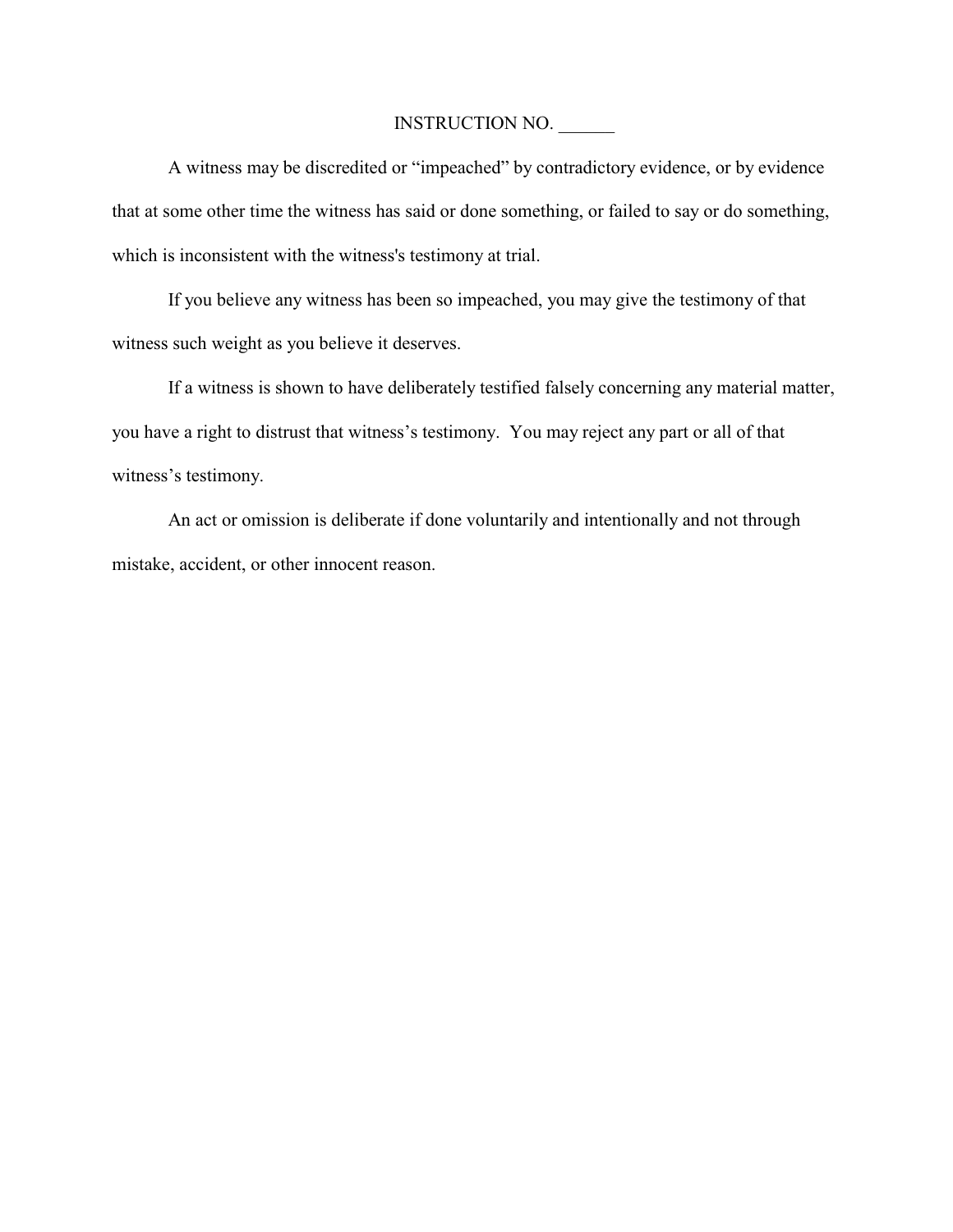I have instructed you concerning plaintiff's damages, but that does not mean I believe the plaintiff should, or should not, prevail in this case. That decision rests with you.

Your verdict must represent the considered judgment of each juror. Your verdict must be unanimous.

As jurors, you must consult with one another and deliberate with a view to reaching an agreement if you can do so without violence to individual judgment. Each of you must decide the case for yourself, but only after an impartial consideration of all the evidence with your fellow jurors. During your deliberations, do not hesitate to re-examine your own views or to change your opinion if you are convinced it is erroneous. But do not surrender your honest conviction as to the weight or effect of the evidence solely because of the opinion of your fellow jurors or simply to return a verdict.

Remember at all times you are not partisans. You are judges of the facts. Your sole interest is to seek the truth from the evidence in the case.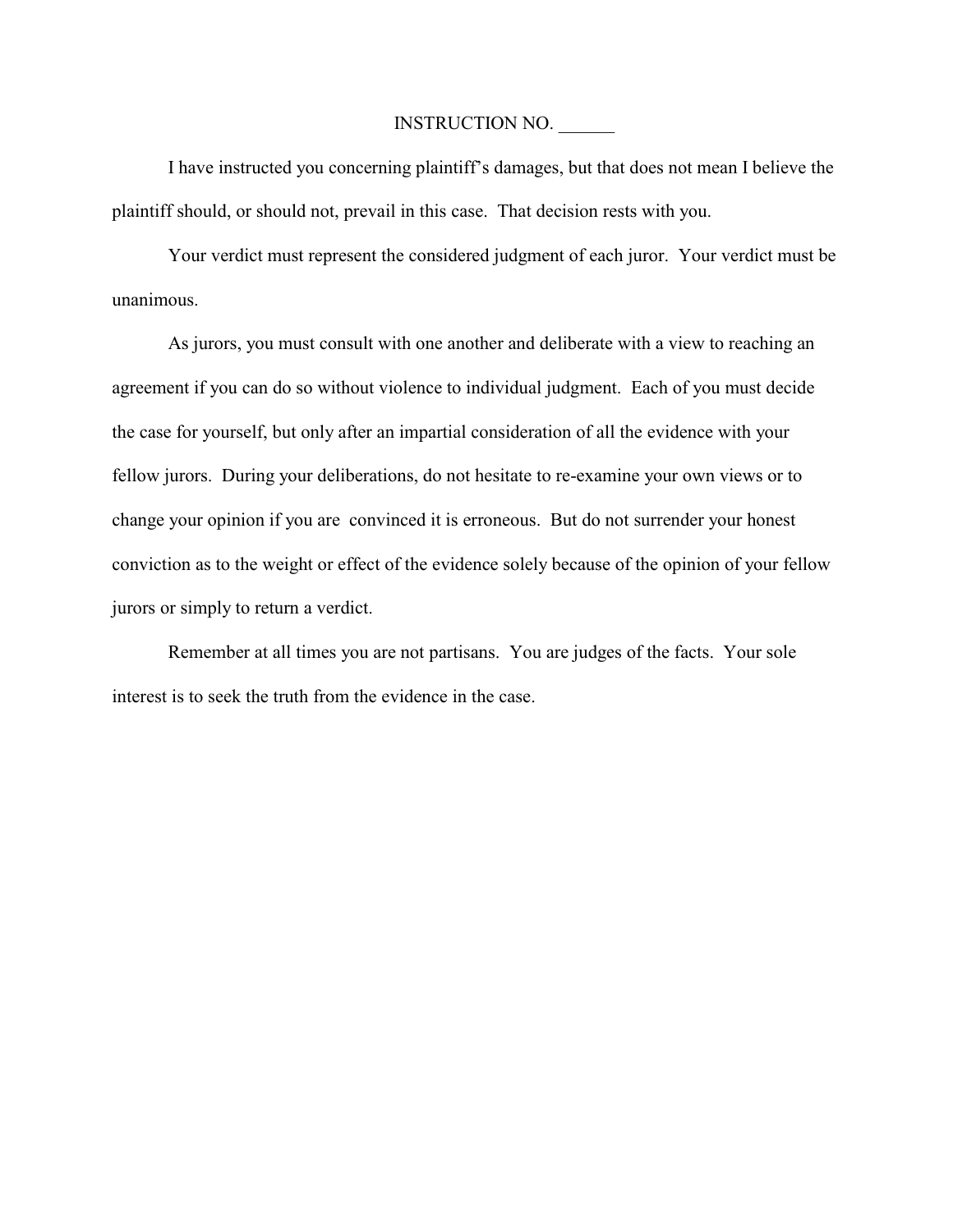In considering the evidence in this case, you are expected to use your good sense; consider the evidence for only those purposes for which it has been admitted, and give it a reasonable and fair construction in the light of your common knowledge of the natural tendencies and inclinations of human beings.

You are to perform your duty without bias as to any party or person. The law does not permit jurors to be governed by sympathy, prejudice, or public opinion. That was the promise you made and the oath you took before being accepted by the parties as jurors and they have the right to expect nothing less.

Keep constantly in mind that it would be a violation of your sworn duty to base a verdict upon anything but the evidence in, and the law applicable to, this case.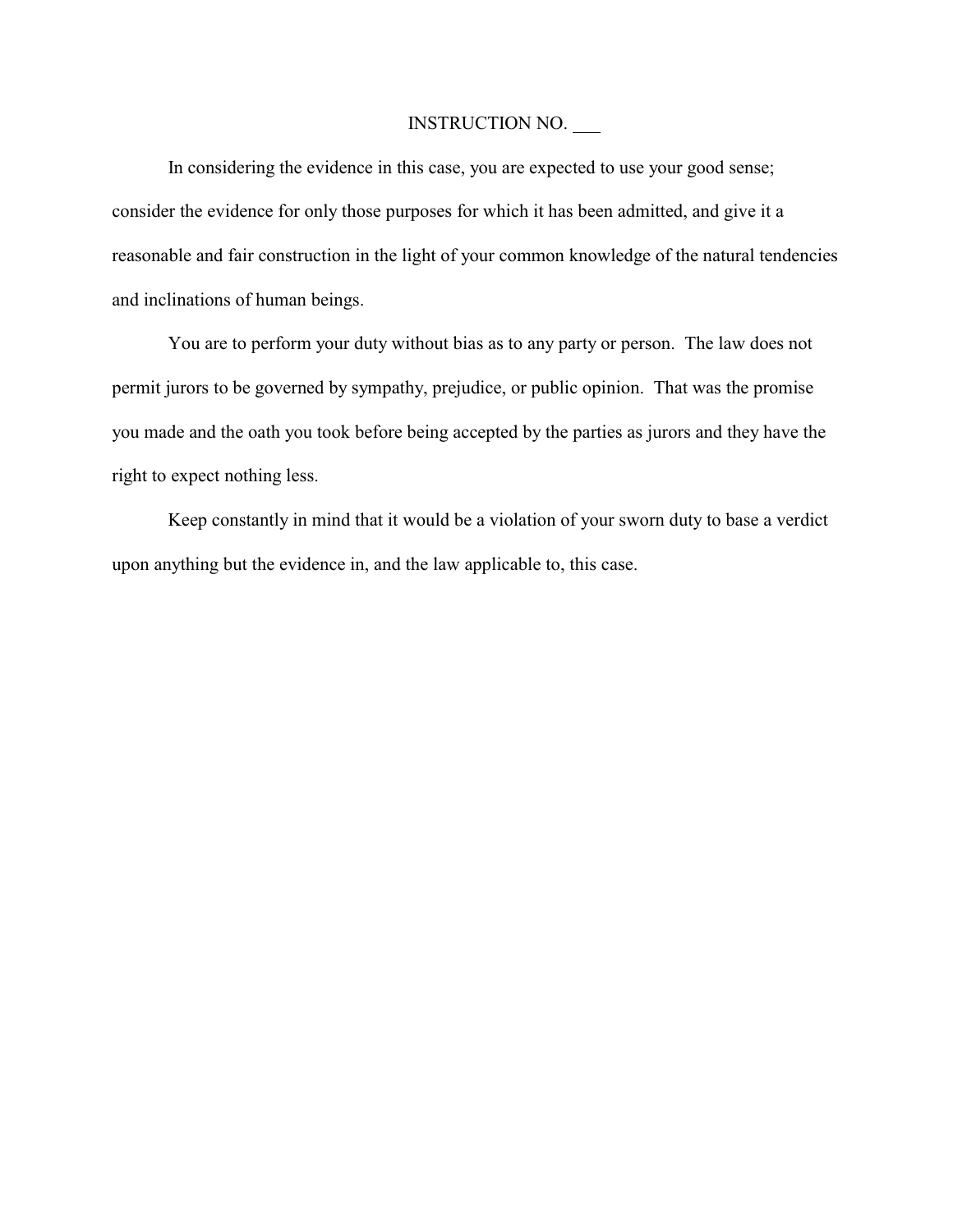### INSTRUCTION NO. [OPTIONAL]

At the beginning of trial, I instructed that you could take notes during the course of trial and cautioned that your note-taking should not interfere with your duty to listen and consider all the evidence. Now that you are about to begin your deliberations, I would like to comment on your use of any notes during the deliberations.

There is always a tendency to attach undue importance to matters which one has written down. Some testimony which is considered unimportant at the time presented, and thus not written down, takes on greater importance later in the trial in light of all the evidence presented. Therefore, you are instructed that your notes are only a tool to aid your own individual memory. Your notes are not evidence, and are by no means a complete outline of the proceedings or a list of the highlights of the trial. If you did not take notes, you should rely upon your own independent recollection or memory of what the evidence was, and you should not be unduly influenced by the notes of other jurors. Notes are not entitled to any greater weight than the recollection or impression of each juror as to what the evidence was. Above all, your memory should be your greatest asset during your deliberations.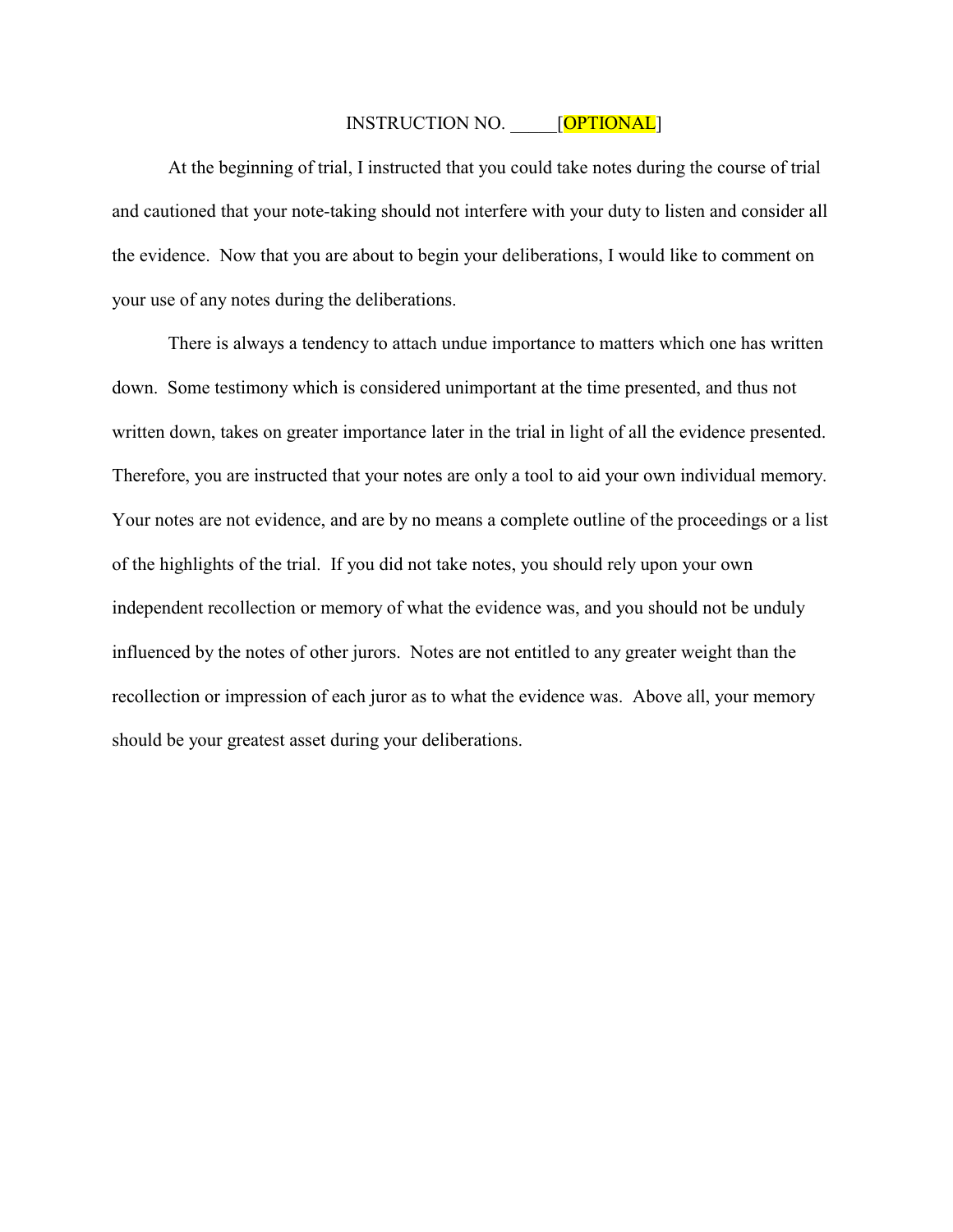Statements, objections or arguments the lawyers make are not evidence. Lawyers point to those matters which are most significant or most helpful to their side of the case and to those matters which are most damaging to the opponent's case, calling your attention to certain facts or inferences that might otherwise escape your notice.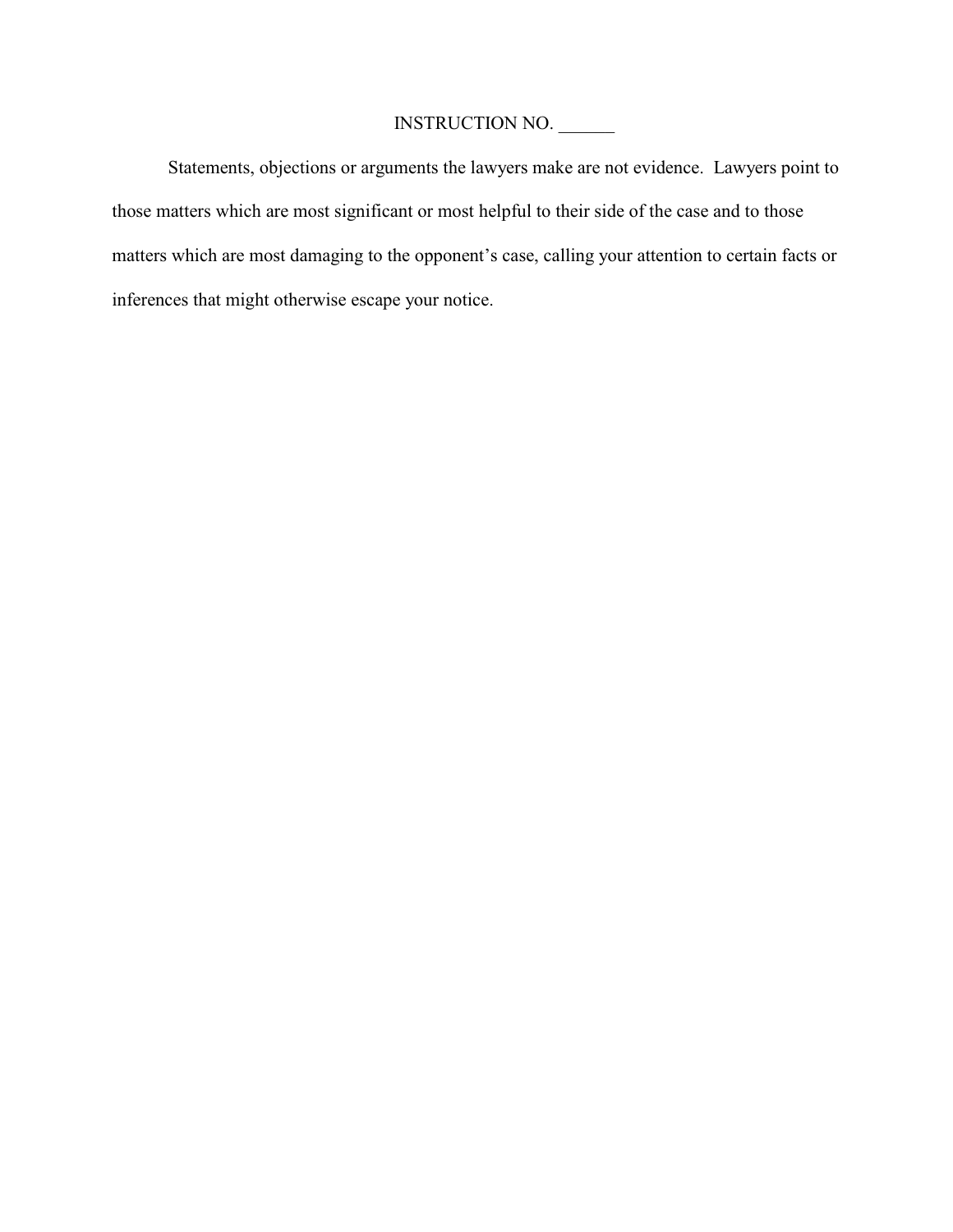At times during the trial, I have ruled on the admission of certain testimony and exhibits. Those matters are questions of law for the court. Do not concern yourselves with or draw any inferences from those rulings.

I have not intended to and I do not express or suggest any opinion in these instructions, my rulings, actions or remarks about the resolution of any issue in this case.

You will now hear arguments of counsel. Their role is to offer interpretations of the evidence consistent with their respective causes. Please give them your thoughtful and respectful attention.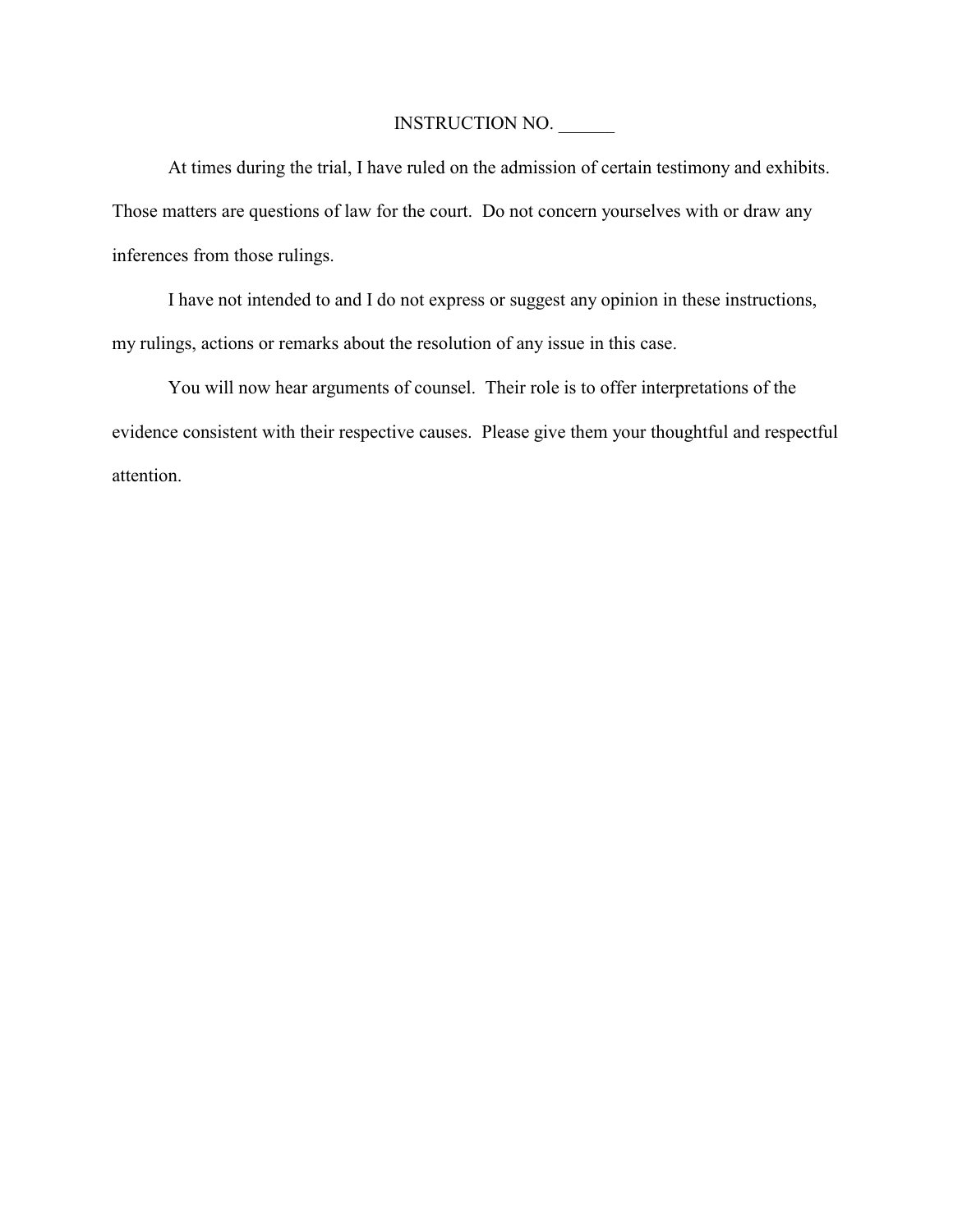The preceding instructions are given to the jury prior to closing arguments. The following instructions are given to the jury following closing arguments, immediately prior to deliberations.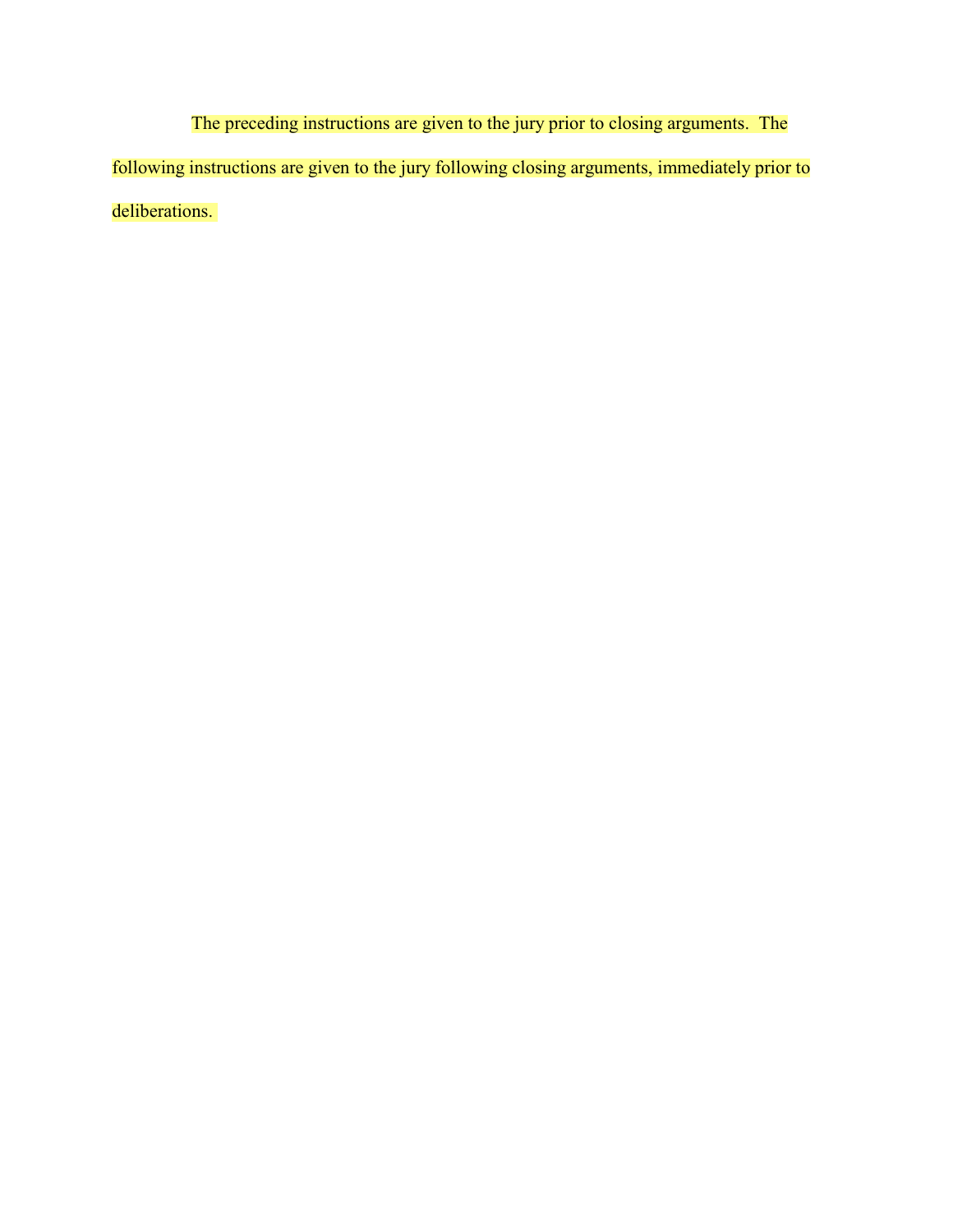This is an important case. If you should fail to reach a decision, the case is left open and undecided. Like all cases, it must be decided sometime. There is no reason to believe that the case can be tried again any better or more exhaustively than it has been. There is no reason to believe that more evidence or clearer evidence would be produced on behalf of either side.

Also there is no reason to believe that the case would ever be submitted to people more intelligent or more impartial or more reasonable than you. Any future jury must be selected in the same manner that you were.

This does not mean that those favoring any particular position should surrender their honest convictions as to the weight or effect of any evidence solely because of the opinion of other jurors or because of the importance of arriving at a decision.

This does mean that you should give respectful consideration to each other's views and talk over any differences of opinion in a spirit of fairness and candor. If at all possible, you should resolve any differences and come to a common conclusion so that this case may be completed.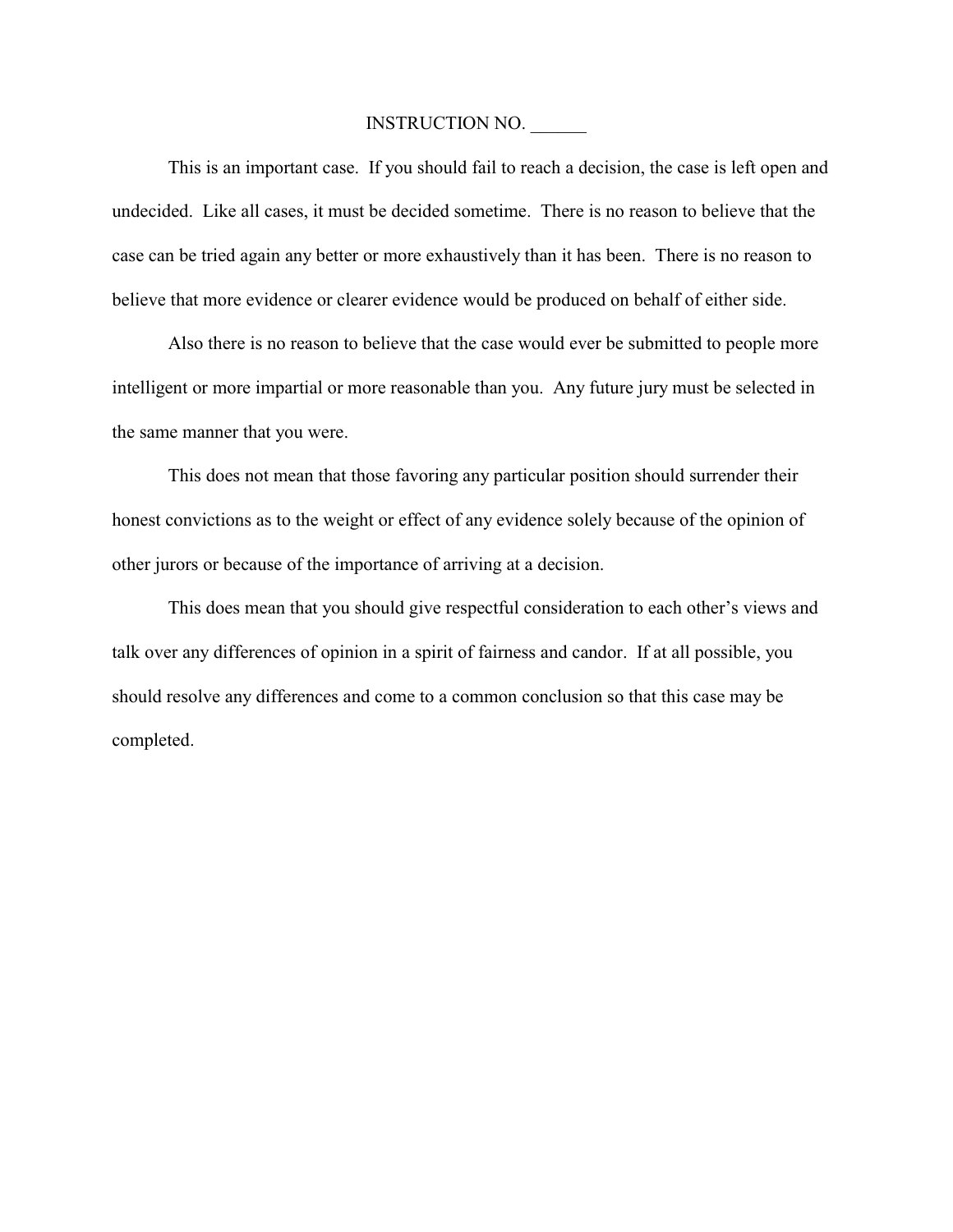When you retire to the jury room, you will first select one of your members to preside over your deliberations, speak for the jury in court and sign the verdict upon which you agree.

In this case your verdict will be returned in the form of written answers to special written questions submitted by the court. Your answers will constitute your verdict. Your answers to the questions must be unanimous. Your verdict must be founded entirely upon the evidence admitted and the law as given in these instructions.

It is your duty, as jurors, to discuss this case with one another in the jury room. You should try to reach agreement if you can do so without violence to individual judgment, because a verdict must be unanimous.

Each of you must make your own conscientious decision, but only after you have considered all the evidence, discussed it fully with your fellow jurors, and listened to the views of your fellow jurors.

Do not be afraid to change your opinions if the discussion persuades you that you should. But do not come to a decision simply because other jurors think it is right, or simply to reach a verdict. Remember at all times that you are not partisans. You are judges—judges of the facts. Your sole interest is to seek the truth from the evidence in the case.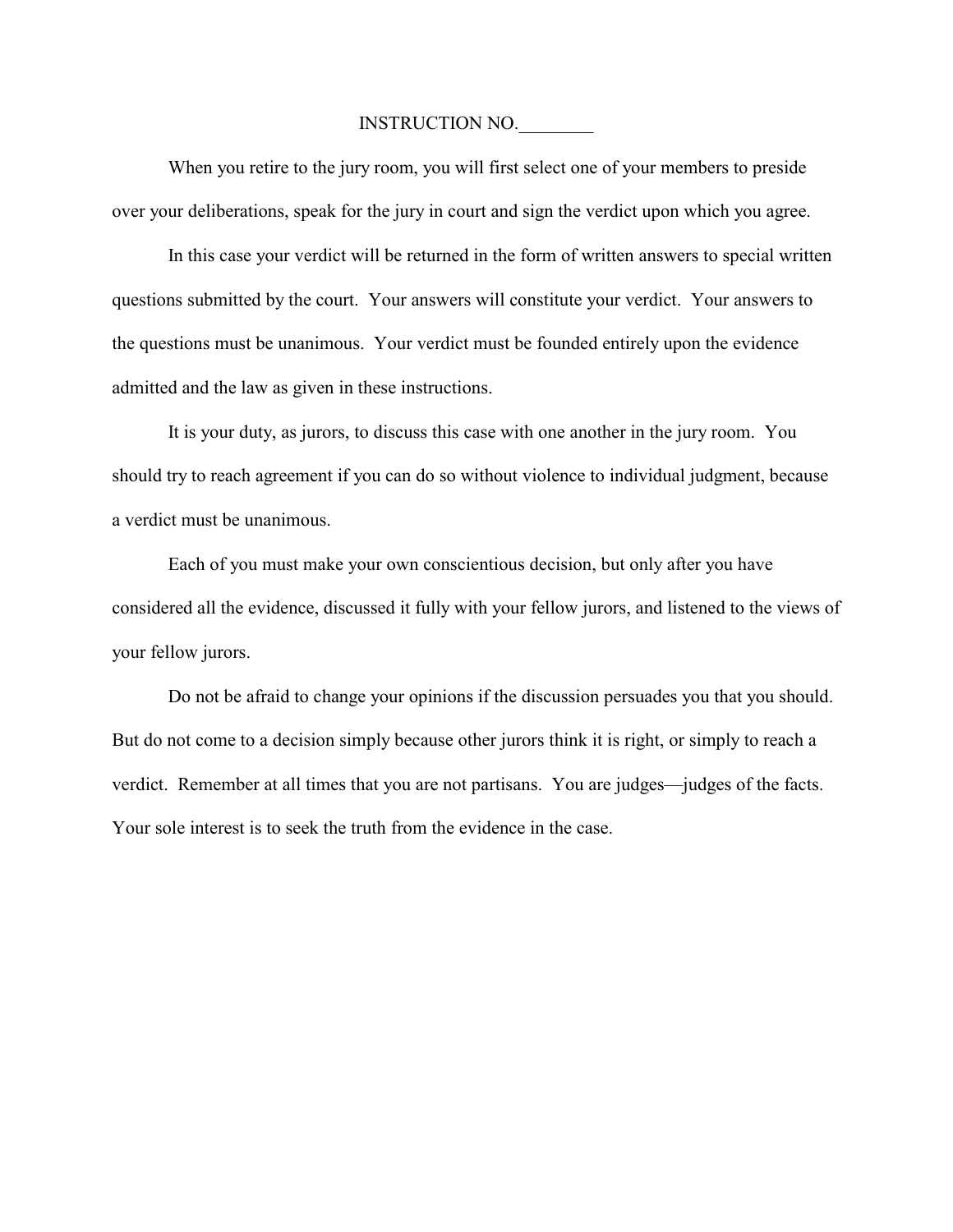During your deliberations, that is when all of you are together in the jury room, you are released from the admonition regarding discussion of the case.

The admonition regarding discussion remains in effect at any time when all of you are not in the jury room, or when you are away from the courthouse. The admonition regarding reading, listening to or watching news reports about the case, doing any sort of independent investigation or discussing the case with any third party, remains in effect at all times until such time as I release you from the admonition. During your deliberations, you must not communicate with or provide any information to anyone by any means about this case. You may not use any electronic device or media, such as the telephone, a cell phone, smart phone, iPhone, Blackberry or computer, the internet, any internet service, any text or instant messaging service, any internet chat room, blog, or website such as Facebook, My Space, LinkedIn, YouTube or Twitter, to communicate to anyone any information about this case or to conduct any research about this case until I accept your verdict. I cannot overemphasize the importance of this admonition.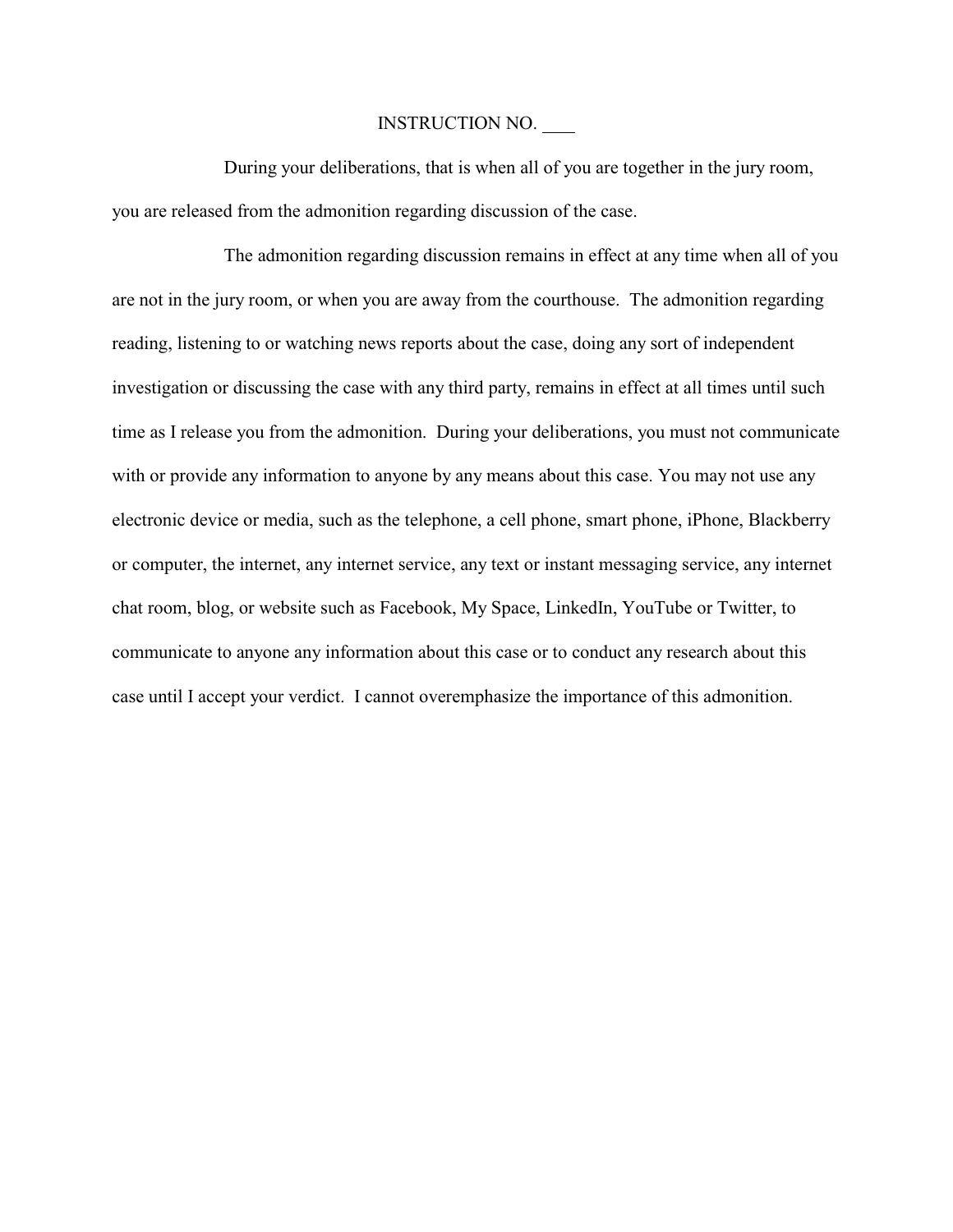If it becomes necessary during your deliberations to communicate with the court, please write out your message or question, have the presiding juror sign and date it, and give the note to the law clerk or bailiff stationed outside of the jury room. No member of the jury should ever attempt to communicate with the court by any means other than a signed writing, and the court will never communicate with any member of the jury on any subject touching the merits of the case otherwise than in writing, or orally here in open court.

You will note from the oath taken by the bailiffs that they too, as well as all other persons, are forbidden to communicate in any way or manner with any member of the jury on any subject touching the merits of the case.

I will respond as promptly as possible, either in writing or by having you return to the courtroom so that I can address you orally. With regard to any message or question you might send, you should never state or specify your numerical division at the time. In other words, do not reveal how the group is voting, unless it is in response to a direct question from me about your division. Bear in mind also that you are never to reveal to any person how the jury stands numerically or otherwise—on the question before you, until after you have reached an unanimous verdict.

You may now retire and conduct your deliberations in such manner as may be determined by your good judgment as reasonable people.